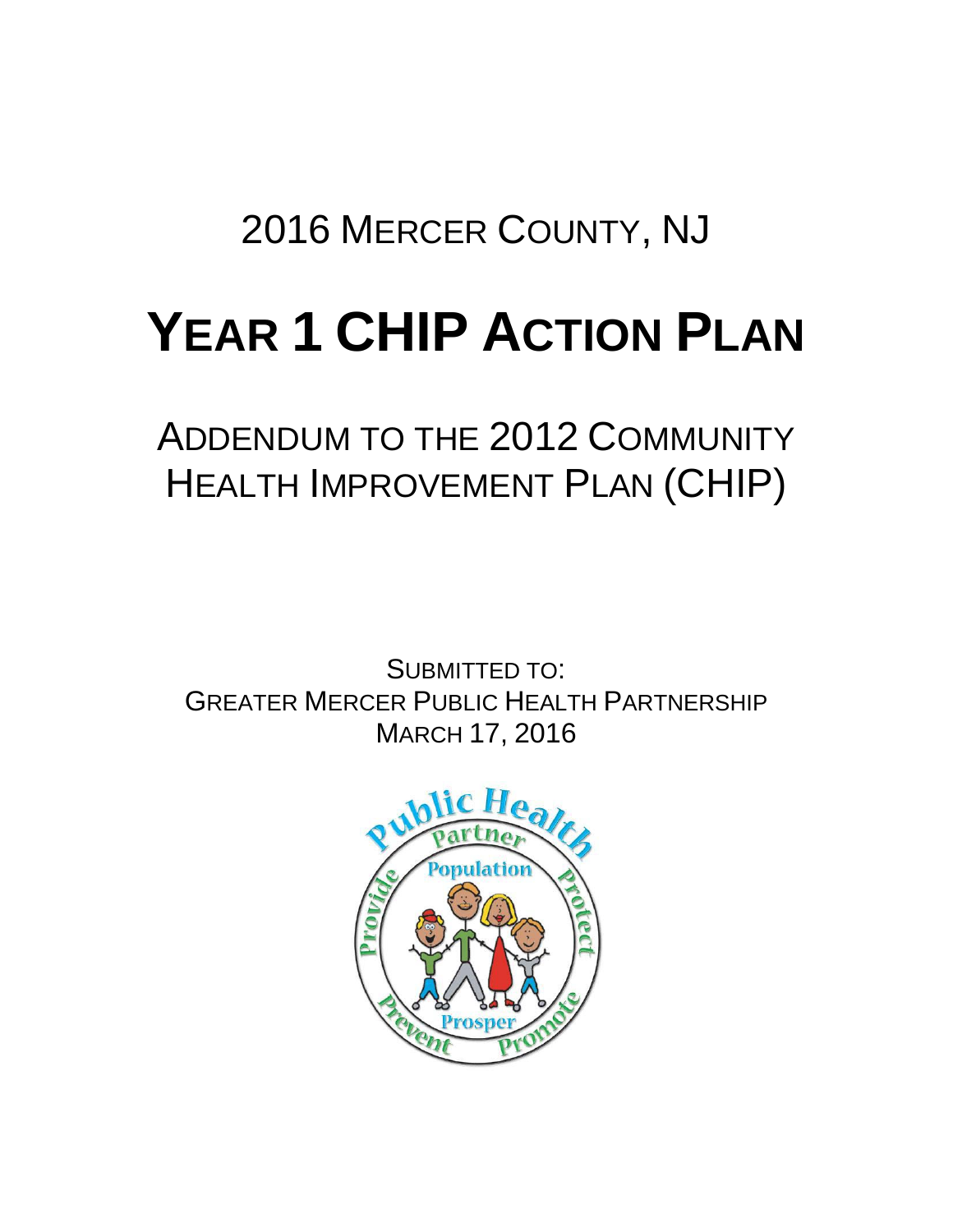### **Table of Contents**

This report was written by a mobilized group of geographically broad Mercer County constituents, facilitated, compiled and prepared by:



in cooperation with the Greater Mercer Public Health Partnership and Community Advisory Board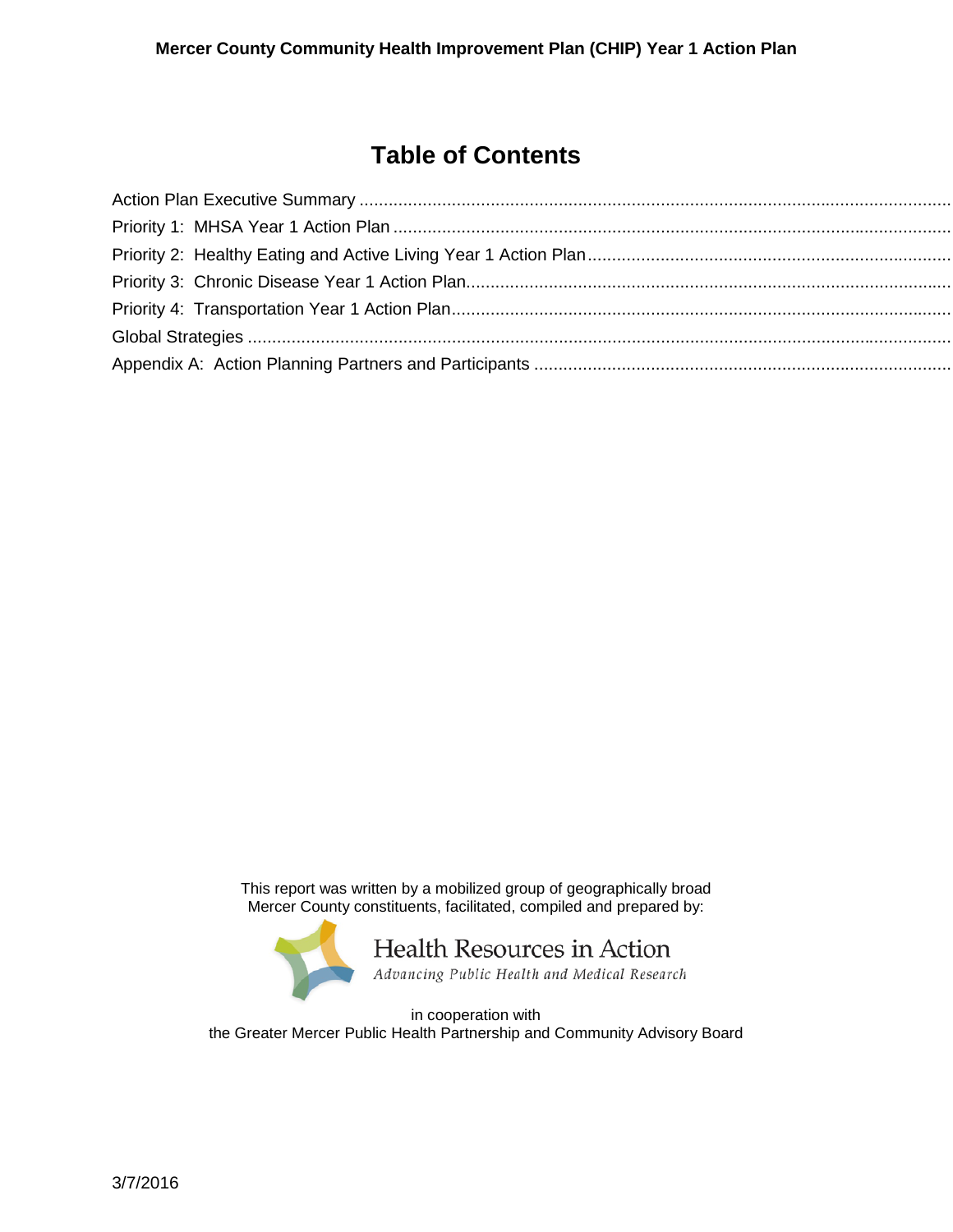### <span id="page-2-0"></span>**ACTION PLAN EXECUTIVE SUMMARY**

Improving the health of a community is critical for not only enhancing residents' quality of life but also supporting their future prosperity. To this end, the Greater Mercer Public Health Partnership (GMPHP)—a collaborative of 14 area non-profit organizations, including four hospitals (St. Frances Hospital of Trenton, Capital Health Medical Center- Hopewell, Robert Wood Johnson University Hospital-Hamilton, St. Lawrence Rehabilitation Center), the Mercer County Department of Human Services, and eight local health departments (Ewing, Hamilton, Lawrence, Hopewell, Montgomery, Princeton, Trenton, and West Windsor) —is leading a comprehensive effort to measurably improve the health of greater Mercer County, NJ residents.

#### **Overview of the CHA, CHIP, and Annual Action Plan**

The Community Health Improvement Planning process includes two major components:

- 1. A community health assessment (CHA) to identify the health-related needs and strengths of greater Mercer County, and
- 2. A community health improvement plan (CHIP) to determine major health priorities, overarching goals, and specific objectives and strategies that can be implemented in a coordinated way across the County.
- 3. An Annual Action Plan to define the activities, persons responsible, and timelines for implementing and reporting on selected CHIP objectives and strategies.

The 2012 CHIP report was developed using the key findings from the CHA to inform discussions and select data driven priority health issues, goals, and objectives. The CHA was updated in 2015 using a streamlined data gathering process; the results from this update were used to confirm and refine the 2012 priority areas, goals, and objectives, as outlined in the tables below.

The CHIP was designed to complement and build upon other guiding documents, plans, initiatives, and coalitions already in place to improve the public health of Mercer County. Rather than conflicting with or duplicating the recommendations and actions of existing frameworks and coalitions, the participants of the CHIP development process identified potential partners and resources wherever possible.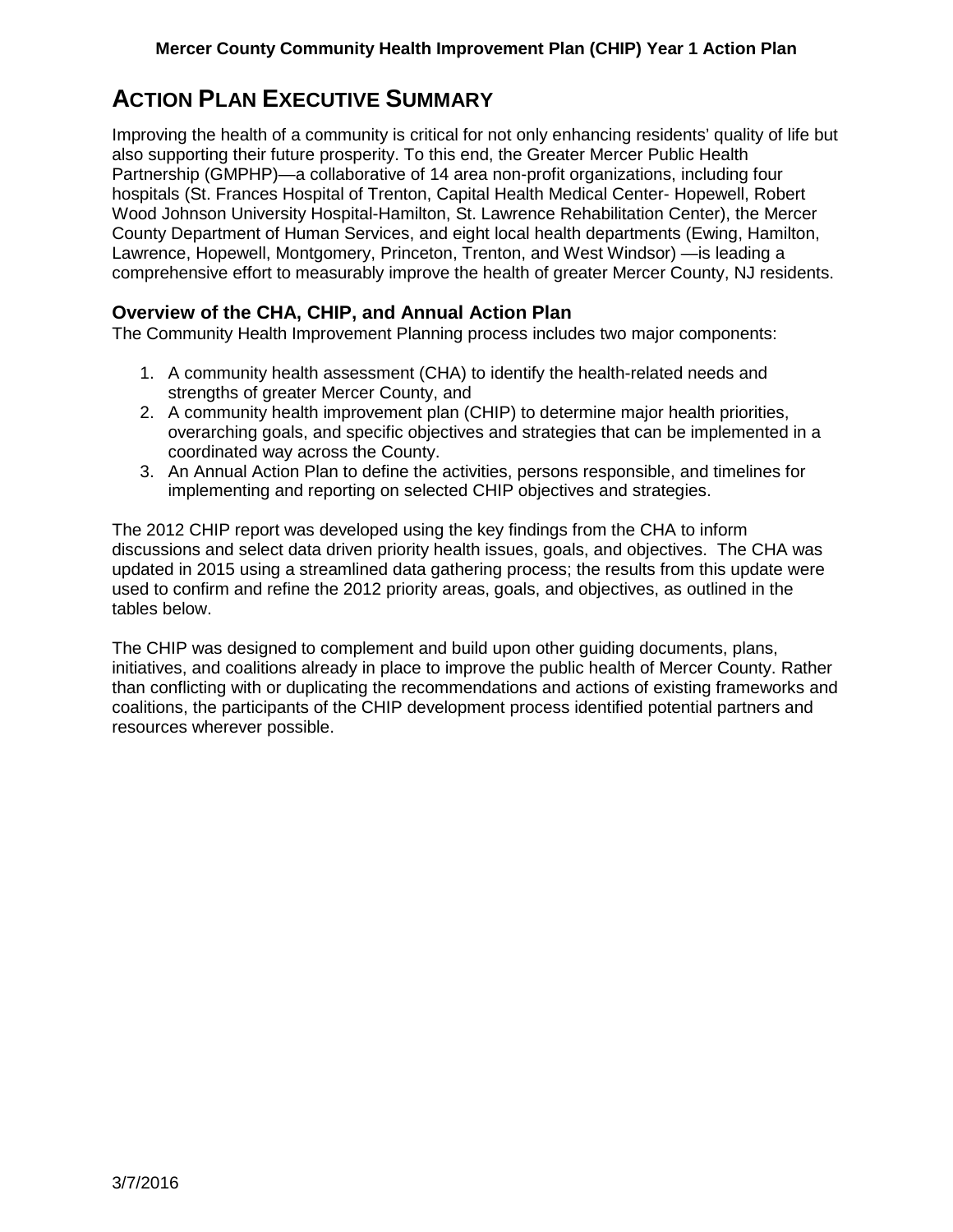#### **Moving from Assessment to Planning to Action**

Similar to the process for the Community Health Assessment (CHA), the original and refined CHIP utilized a participatory, community-driven approach guided by the Mobilization for Action through Planning and Partnerships (MAPP) process.<sup>[1,](#page-3-0)[2](#page-3-1)</sup> See Figure 1.

In 2011, The Greater Mercer Public Health Partnership (GMPHP) was formed as the decision-making leadership body for the CHIP. In January 2012, the GMPHP hired Health Resources in Action (HRiA), a nonprofit public health organization located in Boston, MA, as a research partner to provide strategic guidance and facilitation of the CHA-CHIP process, to collect and analyze data, and to develop the report deliverables.

The Community Advisory Board (CAB) was established in January 2012 to guide and offer feedback on the CHA and CHIP processes. The CAB is comprised of approximately 60 individuals who represent the local community in all its diverse aspects: business, education,

#### **Figure 1: Mobilizing for Action Planning and Partnership (MAPP)**



communications, transportation, health and wellness, faith-based groups, civic and government, vulnerable populations (disabled, seniors, etc.), and other organizations and specialized areas.

In 2014, the **GMPHP and CAB** were reconstituted with new partners and a new organizational structure (see Appendix A). The GMPHP Steering Committee determined that the focus of the current structure and planning year would be to revitalize the CAB, strengthen the CHIP implementation plan, improve performance measurement, and increase accountability for implementation of selected strategies. The new CAB is comprised of 75 community leaders and organizations, representing broad and diverse sectors of the community.

In early September, 2015, a summary of the updated CHA findings was presented to the Community Advisory Board for review and refinement, serving as the official launching point of the 2015-2016 CHIP year one action planning process. The results of the CHA and stakeholder feedback confirmed that the Priority Areas identified in the earlier 2012-2015 CHIP remain valid and continue to resonate with the community.

<sup>&</sup>lt;sup>1</sup> www.uwgmc.org/CHA)  $\overline{a}$ 

<span id="page-3-1"></span><span id="page-3-0"></span><sup>2</sup> MAPP, a comprehensive, planning process for improving health, is a strategic framework that local public health departments across the country have utilized to help direct their strategic planning efforts. MAPP is comprised of four distinct assessments that are the foundation of the planning process, and includes the identification of strategic issues and goal/strategy formulation as prerequisites for action. Since health needs are constantly changing as a community and its context evolve, the cyclical nature of the MAPP planning/implementation/ evaluation/correction process allows for the periodic identification of new priorities and the realignment of activities and resources to address them. Advanced by the National Association of County and City Health Officials (NACCHO), MAPP's vision is for communities to achieve improved health and quality of life by mobilizing partnerships and taking strategic action. Facilitated by public health leaders, this framework helps communities apply strategic thinking to prioritize public health issues and identify resources to address them. More information on MAPP can be found at: <http://www.naccho.org/topics/infrastructure/mapp/>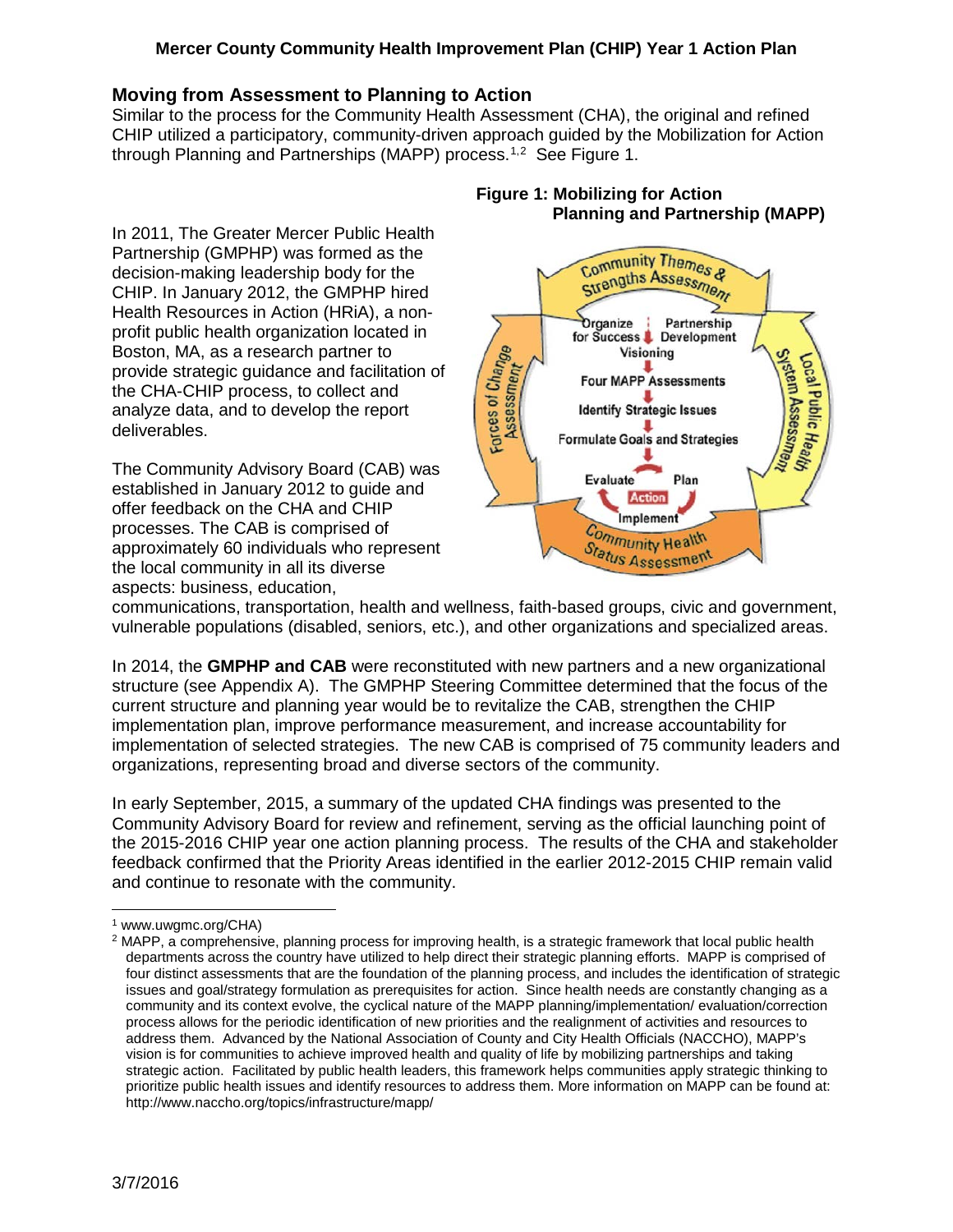CAB members participated in an introductory meeting on September 15, 2015 facilitated by HRiA to discuss what has happened since the original 2012 CHIP (key successes, key challenges, what current members are working on that align with 2012 CHIP priorities); new structures and systems for sustainability (GMPHP and CAB); and a new charge for the CAB.

CAB members next participated in two facilitated planning sessions that followed on October 27 & 28, 2015 to develop the year one action plan, incorporating the feedback from both the revised CHA and the September 15 meeting. CAB members self-selected to participation in Priority Area Working Groups based on their interest and expertise. The Working Groups were guided by 2-person teams comprised of Community Advisory Board members, and the planning sessions were facilitated by consultants from HRiA. Groups prioritized year one objectives, identified local "winnable battles" (strategies) to align with the overarching goals and objectives of the 2012 CHIP, and assigned tasks, timelines, and partners/resources to assure accountability for implementation. HRiA provided sample evidence based strategies that were identified from the *Community Guide to Preventive Services*, *County Health Rankings*, and the *National Prevention Strategy* prior to the strategy setting session.

The GMPHP, CAB and HRiA consultants reviewed the draft output from the planning sessions. Priority groups reconvened in February/March 2016 and edited material for clarity, consistency, and inclusion of evidence base. Their feedback was incorporated into the final versions of the CHIP Action Plan contained in this report.

#### **Using the Year One CHIP Action Plan**

The Mercer County Year One CHIP Action Plan provides an approach that is structured and specific enough to guide decisions, but flexible enough to respond to new health challenges. Its inclusive process represents a framework for all stakeholders to use as they develop and implement their organizational priorities and plans.

|                                                                                                                                                                                      | <b>PRIORITY AREA 1: MENTAL HEALTH &amp; SUBSTANCE ABUSE</b><br>Goal 1: Improve access to quality mental health and substance abuse prevention,<br>treatment and recovery services for all persons while reducing the associated<br>stigma. |  |  |  |  |  |  |  |  |  |
|--------------------------------------------------------------------------------------------------------------------------------------------------------------------------------------|--------------------------------------------------------------------------------------------------------------------------------------------------------------------------------------------------------------------------------------------|--|--|--|--|--|--|--|--|--|
| <b>Objective 1.2:</b>                                                                                                                                                                | Increase awareness and utilization of existing mental health and substance<br>base services among adolescents, young adults, and seniors by 25%.                                                                                           |  |  |  |  |  |  |  |  |  |
| <b>Objective 1.4:</b>                                                                                                                                                                | Increase the number of evidence-based educational programs in Mercer<br>County that address mental health disorders and substance abuse among<br>adolescents, young adults, and seniors.                                                   |  |  |  |  |  |  |  |  |  |
| <b>PRIORITY AREA 2: HEALTHY EATING &amp; ACTIVE LIVING</b><br>Goal 2: Improve the health and well-being of the community by advocating for<br>sustainable healthy lifestyle choices. |                                                                                                                                                                                                                                            |  |  |  |  |  |  |  |  |  |
|                                                                                                                                                                                      | <b>Objective 2.1:</b> By 2018, increase the number of children in daycare settings, schools (K-12),<br>and after-school programs who meet the Healthy New Jersey physical activity<br>guidelines.                                          |  |  |  |  |  |  |  |  |  |
| Objective 2.3:                                                                                                                                                                       | By 2017, provide guidelines for, and educate the community on, all aspects of<br>healthy eating and active living (specifically in areas of economic hardship).                                                                            |  |  |  |  |  |  |  |  |  |
| Objective 2.5:                                                                                                                                                                       | By 2020, increase the percent of Mercer County employers that have<br>implemented evidence-based worksite wellness initiatives.                                                                                                            |  |  |  |  |  |  |  |  |  |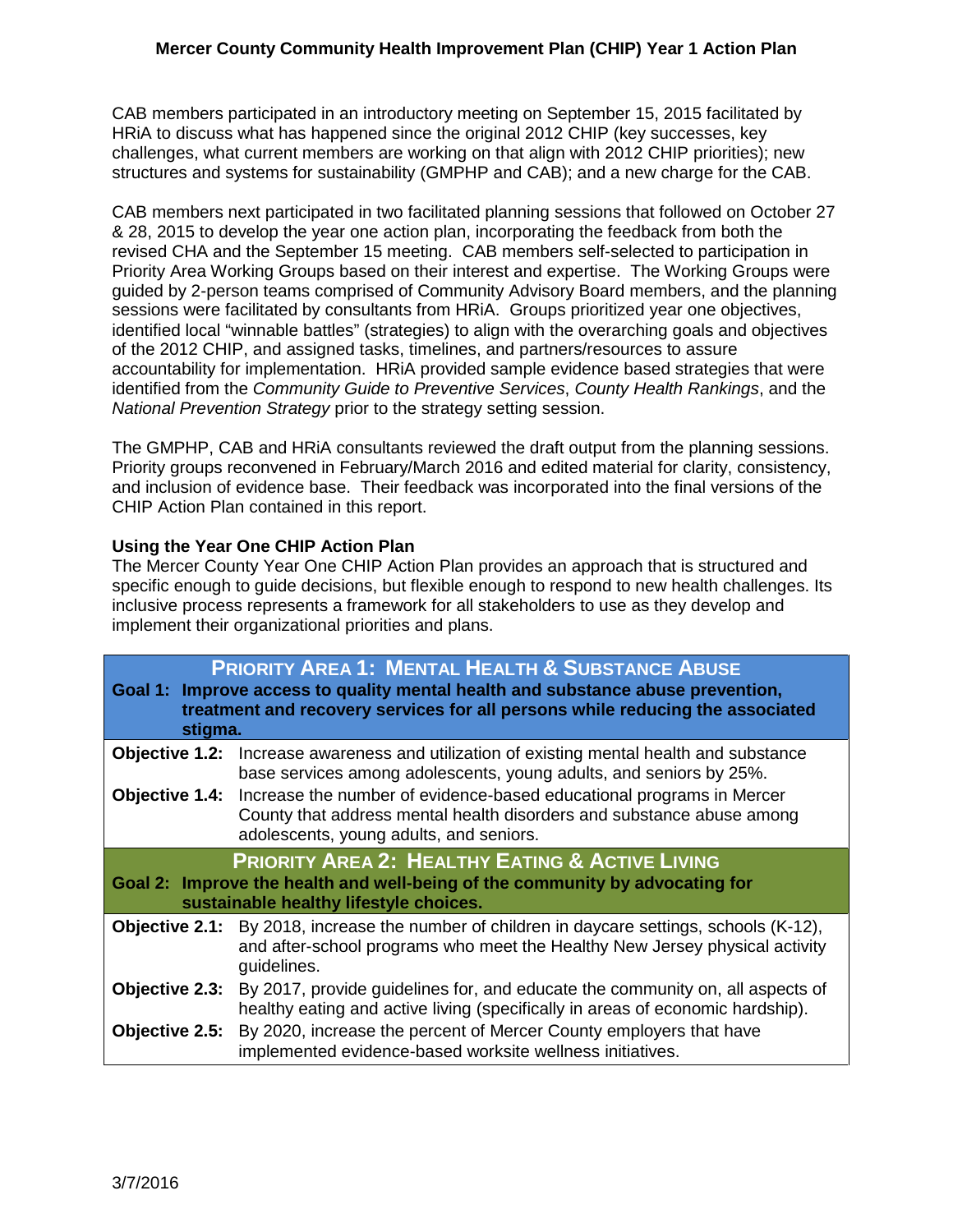| <b>PRIORITY AREA 3: CHRONIC DISEASE</b><br>Goal 3: Prevent and reduce chronic disease incidence and morbidity (e.g., cancer,<br>diabetes, heart disease, asthma).                                                                                                                                                                                         |  |  |  |  |  |  |  |
|-----------------------------------------------------------------------------------------------------------------------------------------------------------------------------------------------------------------------------------------------------------------------------------------------------------------------------------------------------------|--|--|--|--|--|--|--|
| <b>Objective 3.1:</b> By 2017, increase the number of venues that provide access to information<br>about the continuum of chronic disease services (i.e., prevention, treatment,<br>maintenance) especially for those in areas of greatest disparity.<br><b>Objective 3.3:</b> By 2018, increase by 5% the number of chronic disease patients educated on |  |  |  |  |  |  |  |
| and adherent to their medication plans.                                                                                                                                                                                                                                                                                                                   |  |  |  |  |  |  |  |
| <b>PRIORITY AREA 4: TRANSPORTATION</b><br>Goal 4: Increase the overall health and wellbeing of Mercer County residents by<br>enhancing safe, affordable, accessible options for people to move easily and<br>freely within and between communities in Mercer County.                                                                                      |  |  |  |  |  |  |  |
| <b>Objective 4.2:</b> Research organizations currently addressing community development master<br>plan transportation issues and develop strategies for improvement.                                                                                                                                                                                      |  |  |  |  |  |  |  |

#### **Accountability and Sustainability**

Each Priority Area Leader will be responsible for submitting quarterly progress reports to the GMPHP Steering Committee using the Action Plan Template as a guide. Priority groups are expected to meet twice yearly to evaluate progress and make modifications to assure continued progress toward implementation of the identified strategies. Data collected will be posted on the GMPHP website quarterly, and shared with the CAB. An Annual progress report will be shared at the CAB Annual Meeting, with invitations extended to local media.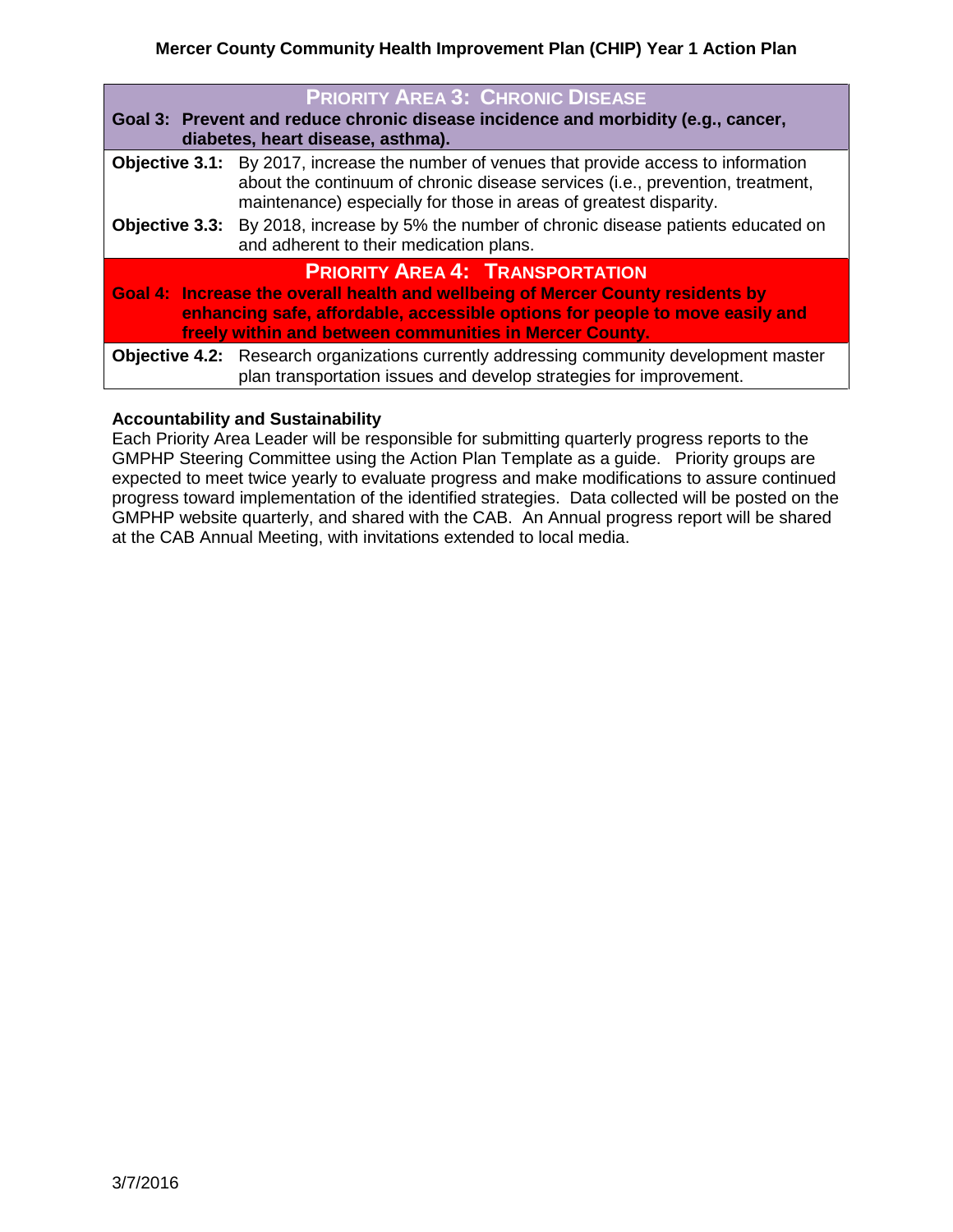# **Priority 1: MHSA Year 1 Action Plan**

<span id="page-6-0"></span>

|                                                                                                                                                                           | <b>Year 1 Action Plan</b>                                 |                           |             |                |    |                    |                |  |
|---------------------------------------------------------------------------------------------------------------------------------------------------------------------------|-----------------------------------------------------------|---------------------------|-------------|----------------|----|--------------------|----------------|--|
|                                                                                                                                                                           | <b>PRIORITY AREA 1: Mental Health and Substance Abuse</b> |                           |             |                |    |                    |                |  |
| Goal 1: Improve access to quality mental health and substance abuse prevention, treatment and recovery services for all persons<br>while reducing the associated stigma.  |                                                           |                           |             |                |    |                    |                |  |
| Increase awareness and utilization of existing mental health and substance base services among adolescents, young<br><b>Objective 1.2:</b><br>adults, and seniors by 25%. |                                                           |                           |             |                |    |                    |                |  |
| <b>Selected Outcome Indicators</b>                                                                                                                                        |                                                           | <b>Baseline</b>           | 2020 Target |                |    | <b>Data Source</b> |                |  |
| Increase in number of clients accessing mental health and substance abuse services                                                                                        |                                                           |                           |             |                |    |                    |                |  |
| Increase in number of community members who are aware of mental health and                                                                                                |                                                           |                           |             |                |    |                    |                |  |
| substance abuse services                                                                                                                                                  |                                                           |                           |             |                |    |                    |                |  |
| Increased awareness in community about available resources                                                                                                                |                                                           |                           |             |                |    |                    |                |  |
| <b>Partners for this Objective</b>                                                                                                                                        |                                                           |                           |             |                |    |                    |                |  |
|                                                                                                                                                                           |                                                           |                           |             |                |    |                    |                |  |
|                                                                                                                                                                           |                                                           |                           |             |                |    |                    |                |  |
| Resources Required (human, partnerships, financial, infrastructure or other)                                                                                              |                                                           |                           |             |                |    |                    |                |  |
| Local churches                                                                                                                                                            |                                                           |                           |             |                |    |                    |                |  |
| MECHA-ESL departments in schools                                                                                                                                          |                                                           |                           |             |                |    |                    |                |  |
| State police community or recruiting department<br>$\bullet$                                                                                                              |                                                           |                           |             |                |    |                    |                |  |
| Asian, Russian, and Polish organizations                                                                                                                                  |                                                           |                           |             |                |    |                    |                |  |
| <b>Monitoring/Evaluation Approaches</b>                                                                                                                                   |                                                           |                           |             |                |    |                    |                |  |
| Keep list of presentations given in Mental Health - canvass Mental Health CAB quarterly to capture their data too.<br>$\bullet$                                           |                                                           |                           |             |                |    |                    |                |  |
| Track mental health media campaign                                                                                                                                        |                                                           |                           |             |                |    |                    |                |  |
| Track High School drug prevention programs                                                                                                                                |                                                           |                           |             |                |    |                    |                |  |
| Track educational material on Mental Health going to Senior Centers.                                                                                                      |                                                           |                           |             |                |    |                    |                |  |
| Improve point-of-entry that includes easily accessible information and resources for all human services provided in<br>Strategy 1.2.1:<br><b>Mercer County.</b>           |                                                           |                           |             |                |    |                    |                |  |
|                                                                                                                                                                           | Organizations(s)                                          |                           |             |                |    | Year 1 Time Line   |                |  |
|                                                                                                                                                                           | <b>Responsible</b>                                        | <b>Outcome (Products)</b> |             |                |    |                    |                |  |
| <b>Action Steps</b>                                                                                                                                                       | L=Lead, M=Manage,                                         | or Results                |             | Q <sub>1</sub> | Q2 | Q3                 | Q <sub>4</sub> |  |
|                                                                                                                                                                           | I=Implement                                               |                           |             |                |    |                    |                |  |
| Mercer County will make at least one public<br>а.                                                                                                                         | Mercer County Dept.                                       |                           |             | $\sf X$        | X  | X                  | X              |  |
| presentation per month to improve issues of access                                                                                                                        | of Human Services                                         |                           |             |                |    |                    |                |  |
| and educate community members and organizations                                                                                                                           | staff                                                     |                           |             |                |    |                    |                |  |
| on prevention, treatment and recovery services.                                                                                                                           |                                                           |                           |             |                |    |                    |                |  |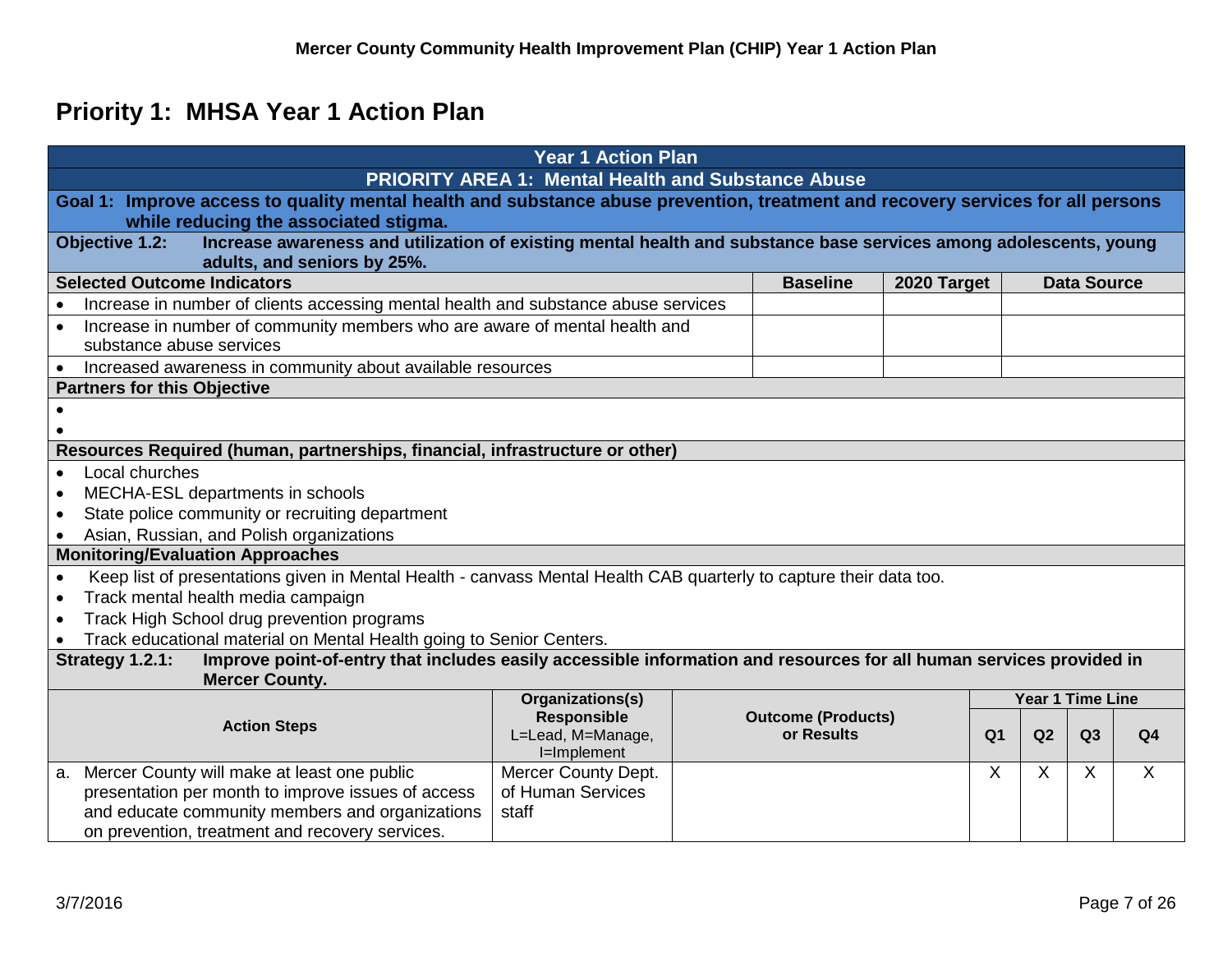| <b>Year 1 Action Plan</b>                                                                                                                                                                                                                                                                                |                                                                        |             |                                                                                                                                                                            |             |                |                  |                    |                |
|----------------------------------------------------------------------------------------------------------------------------------------------------------------------------------------------------------------------------------------------------------------------------------------------------------|------------------------------------------------------------------------|-------------|----------------------------------------------------------------------------------------------------------------------------------------------------------------------------|-------------|----------------|------------------|--------------------|----------------|
|                                                                                                                                                                                                                                                                                                          | <b>PRIORITY AREA 1: Mental Health and Substance Abuse</b>              |             |                                                                                                                                                                            |             |                |                  |                    |                |
| Goal 1: Improve access to quality mental health and substance abuse prevention, treatment and recovery services for all persons                                                                                                                                                                          |                                                                        |             |                                                                                                                                                                            |             |                |                  |                    |                |
| while reducing the associated stigma.                                                                                                                                                                                                                                                                    |                                                                        |             |                                                                                                                                                                            |             |                |                  |                    |                |
| b. Public presentations to the community on the<br>prevention, treatment, and recovery of mental health<br>and substance abuse, through 2 events. The second<br>event will distribute free Naxolone kits for attendees.                                                                                  | <b>Robert Wood</b><br><b>Johnson University</b><br>Hospital - Hamilton |             | RWJ to provide # of attendees and #<br>who receive a Naxolone kit.                                                                                                         |             |                | X                |                    |                |
| Host 3 Mental Health first aid courses for youth.<br>C.                                                                                                                                                                                                                                                  | <b>Attitudes in Reverse</b>                                            | per course. | Increased awareness of mental<br>health signs and symptoms and<br>reduced stigma surrounding those<br>diagnosed with mental health<br>disorders. Anticipated attendees: 15 |             | $\overline{X}$ |                  | $\overline{X}$     | $\overline{X}$ |
| Develop and implement a culturally and linguistically appropriate media campaign that addresses stigma, is directed at<br>Strategy 1.2.2:<br>the community, that drives people to the website and that also increases their awareness and use of available metal<br>health and substance abuse services. |                                                                        |             |                                                                                                                                                                            |             |                |                  |                    |                |
| Organizations(s)                                                                                                                                                                                                                                                                                         |                                                                        |             |                                                                                                                                                                            |             |                | Year 1 Time Line |                    |                |
| <b>Action Steps</b>                                                                                                                                                                                                                                                                                      | <b>Responsible</b><br>L=Lead, M=Manage,<br>I=Implement                 |             | <b>Outcome (Products)</b><br>or Results                                                                                                                                    |             | Q <sub>1</sub> | Q2               | Q3                 | Q <sub>4</sub> |
| Mercer County will screen existing media campaigns<br>a.                                                                                                                                                                                                                                                 | Mercer County Dept.                                                    |             |                                                                                                                                                                            |             |                |                  | $\sf X$            | $\sf X$        |
| for adults and seniors, hold focus groups to get                                                                                                                                                                                                                                                         | of Human Services                                                      |             |                                                                                                                                                                            |             |                |                  |                    |                |
| community feedback on the campaigns, and                                                                                                                                                                                                                                                                 | staff                                                                  |             |                                                                                                                                                                            |             |                |                  |                    |                |
| distribute the information to the community.                                                                                                                                                                                                                                                             |                                                                        |             |                                                                                                                                                                            |             |                |                  |                    |                |
| Strategy 1.2.4:<br>Develop and distribute targeted educational materials for seniors for dissemination throughout senior centers.                                                                                                                                                                        |                                                                        |             |                                                                                                                                                                            |             |                |                  |                    |                |
| Organizations(s)                                                                                                                                                                                                                                                                                         |                                                                        |             |                                                                                                                                                                            |             |                | Year 1 Time Line |                    |                |
| <b>Action Steps</b>                                                                                                                                                                                                                                                                                      | <b>Responsible</b><br>L=Lead, M=Manage,<br>I=Implement                 |             | <b>Outcome (Products)</b><br>or Results                                                                                                                                    |             | Q <sub>1</sub> | Q2               | Q3                 | Q <sub>4</sub> |
| a. Mercer County will present and disseminate<br>educational materials for senior groups (6 times per<br>year).                                                                                                                                                                                          | Mercer County Dept.<br>of Human Services<br>staff                      |             |                                                                                                                                                                            |             |                |                  | X                  | $\sf X$        |
| Objective 1.4:<br>Increase the number of evidence-based educational programs in Mercer County that address mental health disorders                                                                                                                                                                       |                                                                        |             |                                                                                                                                                                            |             |                |                  |                    |                |
| and substance abuse among adolescents, young adults, and seniors.                                                                                                                                                                                                                                        |                                                                        |             |                                                                                                                                                                            |             |                |                  |                    |                |
| <b>Selected Outcome Indicators</b>                                                                                                                                                                                                                                                                       |                                                                        |             | <b>Baseline</b>                                                                                                                                                            | 2020 Target |                |                  | <b>Data Source</b> |                |
| Increase in the number of community members with knowledge about mental health                                                                                                                                                                                                                           |                                                                        |             |                                                                                                                                                                            |             |                |                  |                    |                |
| and substance abuse prevention and early intervention programs                                                                                                                                                                                                                                           |                                                                        |             |                                                                                                                                                                            |             |                |                  |                    |                |
| Increase the number of community members participating in prevention programs<br>$\bullet$                                                                                                                                                                                                               |                                                                        |             |                                                                                                                                                                            |             |                |                  |                    |                |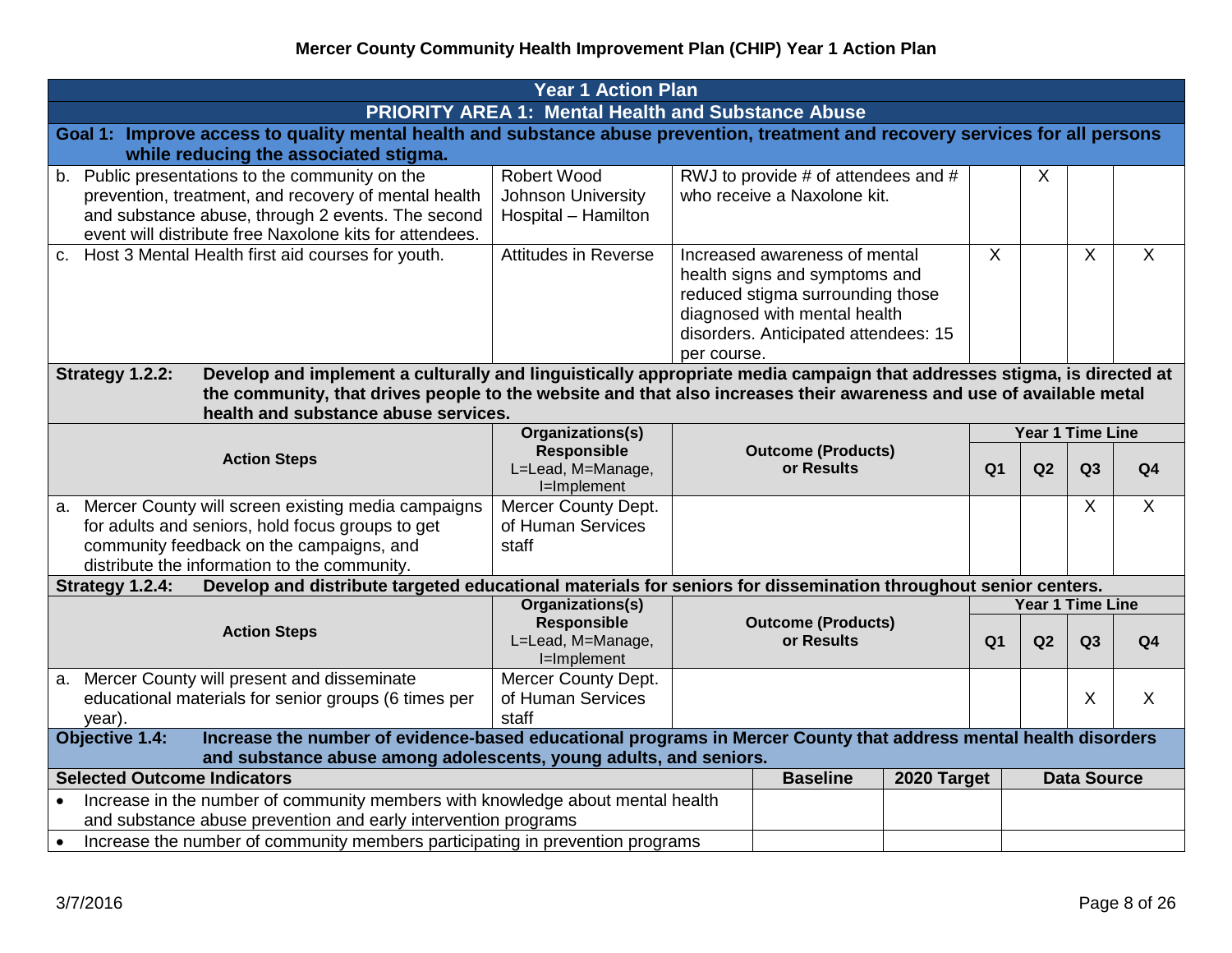|                     |                                                                                                                                                                          | <b>Year 1 Action Plan</b>              |                                                      |                |                |                  |                |  |  |  |  |
|---------------------|--------------------------------------------------------------------------------------------------------------------------------------------------------------------------|----------------------------------------|------------------------------------------------------|----------------|----------------|------------------|----------------|--|--|--|--|
|                     | <b>PRIORITY AREA 1: Mental Health and Substance Abuse</b>                                                                                                                |                                        |                                                      |                |                |                  |                |  |  |  |  |
|                     | Goal 1: Improve access to quality mental health and substance abuse prevention, treatment and recovery services for all persons<br>while reducing the associated stigma. |                                        |                                                      |                |                |                  |                |  |  |  |  |
|                     | <b>Partners</b>                                                                                                                                                          |                                        |                                                      |                |                |                  |                |  |  |  |  |
|                     |                                                                                                                                                                          |                                        |                                                      |                |                |                  |                |  |  |  |  |
|                     |                                                                                                                                                                          |                                        |                                                      |                |                |                  |                |  |  |  |  |
|                     | Resources Required (human, partnerships, financial, infrastructure or other)                                                                                             |                                        |                                                      |                |                |                  |                |  |  |  |  |
|                     |                                                                                                                                                                          |                                        |                                                      |                |                |                  |                |  |  |  |  |
|                     |                                                                                                                                                                          |                                        |                                                      |                |                |                  |                |  |  |  |  |
|                     | <b>Monitoring/Evaluation Approaches</b>                                                                                                                                  |                                        |                                                      |                |                |                  |                |  |  |  |  |
|                     |                                                                                                                                                                          |                                        |                                                      |                |                |                  |                |  |  |  |  |
|                     |                                                                                                                                                                          |                                        |                                                      |                |                |                  |                |  |  |  |  |
|                     | Strategy 1.4.2:<br>Identify and disseminate information about local programs to school, colleges, primary care physicians, senior center,                                |                                        |                                                      |                |                |                  |                |  |  |  |  |
|                     | health clinics, law enforcements, first responders, clergy, educators, adult care facilities, and non-profits.                                                           |                                        |                                                      |                |                |                  |                |  |  |  |  |
|                     |                                                                                                                                                                          | Organizations(s)<br><b>Responsible</b> | <b>Outcome (Products)</b>                            |                |                | Year 1 Time Line |                |  |  |  |  |
| <b>Action Steps</b> |                                                                                                                                                                          | L=Lead, M=Manage,                      | or Results                                           | Q <sub>1</sub> | Q <sub>2</sub> | Q3               | Q <sub>4</sub> |  |  |  |  |
|                     |                                                                                                                                                                          | I=Implement                            |                                                      |                |                |                  |                |  |  |  |  |
|                     | a. Identify evidence based and best practices that are                                                                                                                   | Mercer County Dept.                    |                                                      |                |                | X                | $\mathsf{X}$   |  |  |  |  |
|                     | not necessarily certified as evidence based and                                                                                                                          | of Human Serv. staff                   |                                                      |                |                |                  |                |  |  |  |  |
|                     | create a list.                                                                                                                                                           |                                        |                                                      |                |                |                  |                |  |  |  |  |
| $b_{-}$             | Make available and distribute this list to the                                                                                                                           |                                        |                                                      |                |                |                  |                |  |  |  |  |
|                     | community.                                                                                                                                                               |                                        |                                                      |                |                |                  |                |  |  |  |  |
|                     | c. Provide educational information for mental health                                                                                                                     | <b>Phoenix Behavioral</b>              | Street Teams will spread awareness                   |                | X              | $\sf X$          | $\mathsf{X}$   |  |  |  |  |
|                     | and substance abuse treatment to people of all ages                                                                                                                      | Health                                 | and resources to those in need,                      |                |                |                  |                |  |  |  |  |
|                     | in Mercer County.                                                                                                                                                        |                                        | educating 100 people per quarter                     |                |                |                  |                |  |  |  |  |
|                     | d. Increase awareness of mental health and addiction                                                                                                                     | <b>Phoenix Behavioral</b>              | through their outreach efforts.                      |                |                | X                |                |  |  |  |  |
|                     | services by hosting a community picnic. "STYGMA",                                                                                                                        | Health                                 | The event is expected to welcome<br>over 100 people. |                |                |                  |                |  |  |  |  |
|                     | a band committed to this cause, will perform.                                                                                                                            |                                        |                                                      |                |                |                  |                |  |  |  |  |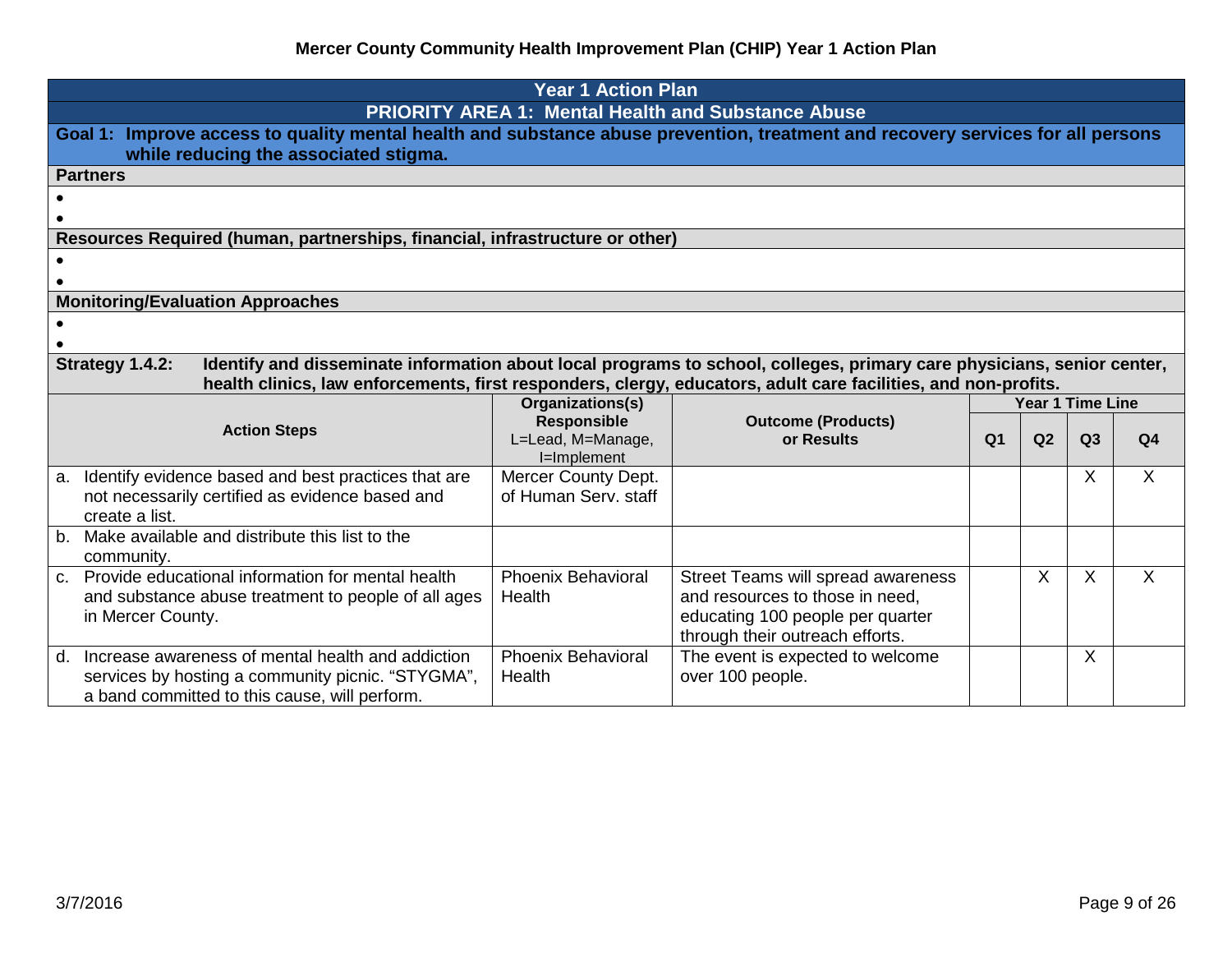# **Priority 2: Healthy Eating and Active Living Year 1 Action Plan**

<span id="page-9-0"></span>

| <b>PRIORITY AREA 2: Health Eating and Active Living</b><br>Goal 2: Improve the health and well-being of the community by advocating for sustainable healthy lifestyle choices.<br><b>Objective 2.1:</b><br>By 2018, increase the number of children in daycare settings, schools (K-12), and after-school programs who meet the<br><b>Healthy New Jersey physical activity guidelines.</b><br><b>Selected Outcome Indicators</b><br><b>Baseline</b><br>2020 Target<br><b>Data Source</b><br>Increase in the number of preschool, elementary, middle and high schools that have<br>policies that require the recommended amount of physical activity during the school<br>day (K-12)<br>Decrease the % of youth that report a BMI >= to 30<br>Increase the # of youth who say they were physically active during the school day<br>Increase in physical activity in after school programs<br><b>Partners for this Objective</b><br><b>Districts</b><br>$\bullet$<br>Resources Required (human, partnerships, financial, infrastructure or other)<br><b>NJ AHPERD</b><br><b>CDC School Funding</b><br><b>SNAP ED Rutgers</b><br><b>Monitoring/Evaluation Approaches</b><br>Spreadsheet and key concept sheet - complete<br>$\bullet$<br>Communication to school leaders - complete<br>$\bullet$<br>Contact/presentation of information to parents - complete<br>$\bullet$<br>Spreadsheet of nurses/PE teachers - complete<br>$\bullet$<br>Three (3) evidence-based physical activity strategies identified<br>$\bullet$<br>Survey developed and implemented<br>Strategy 2.1.1:<br>Clearly define the issue of childhood obesity, and present it to parents, school administrators and key stakeholders to<br>ensure support for increasing physical activity during the school day.<br><b>Organizations(s) Responsible</b><br><b>Outcome (Products)</b><br><b>Year 1 Time Line</b> |                     | <b>Year 1 Action Plan</b> |  |  |  |  |  |  |  |
|----------------------------------------------------------------------------------------------------------------------------------------------------------------------------------------------------------------------------------------------------------------------------------------------------------------------------------------------------------------------------------------------------------------------------------------------------------------------------------------------------------------------------------------------------------------------------------------------------------------------------------------------------------------------------------------------------------------------------------------------------------------------------------------------------------------------------------------------------------------------------------------------------------------------------------------------------------------------------------------------------------------------------------------------------------------------------------------------------------------------------------------------------------------------------------------------------------------------------------------------------------------------------------------------------------------------------------------------------------------------------------------------------------------------------------------------------------------------------------------------------------------------------------------------------------------------------------------------------------------------------------------------------------------------------------------------------------------------------------------------------------------------------------------------------------------------------------------------------------------------------------|---------------------|---------------------------|--|--|--|--|--|--|--|
|                                                                                                                                                                                                                                                                                                                                                                                                                                                                                                                                                                                                                                                                                                                                                                                                                                                                                                                                                                                                                                                                                                                                                                                                                                                                                                                                                                                                                                                                                                                                                                                                                                                                                                                                                                                                                                                                                  |                     |                           |  |  |  |  |  |  |  |
|                                                                                                                                                                                                                                                                                                                                                                                                                                                                                                                                                                                                                                                                                                                                                                                                                                                                                                                                                                                                                                                                                                                                                                                                                                                                                                                                                                                                                                                                                                                                                                                                                                                                                                                                                                                                                                                                                  |                     |                           |  |  |  |  |  |  |  |
|                                                                                                                                                                                                                                                                                                                                                                                                                                                                                                                                                                                                                                                                                                                                                                                                                                                                                                                                                                                                                                                                                                                                                                                                                                                                                                                                                                                                                                                                                                                                                                                                                                                                                                                                                                                                                                                                                  |                     |                           |  |  |  |  |  |  |  |
|                                                                                                                                                                                                                                                                                                                                                                                                                                                                                                                                                                                                                                                                                                                                                                                                                                                                                                                                                                                                                                                                                                                                                                                                                                                                                                                                                                                                                                                                                                                                                                                                                                                                                                                                                                                                                                                                                  |                     |                           |  |  |  |  |  |  |  |
|                                                                                                                                                                                                                                                                                                                                                                                                                                                                                                                                                                                                                                                                                                                                                                                                                                                                                                                                                                                                                                                                                                                                                                                                                                                                                                                                                                                                                                                                                                                                                                                                                                                                                                                                                                                                                                                                                  |                     |                           |  |  |  |  |  |  |  |
|                                                                                                                                                                                                                                                                                                                                                                                                                                                                                                                                                                                                                                                                                                                                                                                                                                                                                                                                                                                                                                                                                                                                                                                                                                                                                                                                                                                                                                                                                                                                                                                                                                                                                                                                                                                                                                                                                  |                     |                           |  |  |  |  |  |  |  |
|                                                                                                                                                                                                                                                                                                                                                                                                                                                                                                                                                                                                                                                                                                                                                                                                                                                                                                                                                                                                                                                                                                                                                                                                                                                                                                                                                                                                                                                                                                                                                                                                                                                                                                                                                                                                                                                                                  |                     |                           |  |  |  |  |  |  |  |
|                                                                                                                                                                                                                                                                                                                                                                                                                                                                                                                                                                                                                                                                                                                                                                                                                                                                                                                                                                                                                                                                                                                                                                                                                                                                                                                                                                                                                                                                                                                                                                                                                                                                                                                                                                                                                                                                                  |                     |                           |  |  |  |  |  |  |  |
|                                                                                                                                                                                                                                                                                                                                                                                                                                                                                                                                                                                                                                                                                                                                                                                                                                                                                                                                                                                                                                                                                                                                                                                                                                                                                                                                                                                                                                                                                                                                                                                                                                                                                                                                                                                                                                                                                  |                     |                           |  |  |  |  |  |  |  |
|                                                                                                                                                                                                                                                                                                                                                                                                                                                                                                                                                                                                                                                                                                                                                                                                                                                                                                                                                                                                                                                                                                                                                                                                                                                                                                                                                                                                                                                                                                                                                                                                                                                                                                                                                                                                                                                                                  |                     |                           |  |  |  |  |  |  |  |
|                                                                                                                                                                                                                                                                                                                                                                                                                                                                                                                                                                                                                                                                                                                                                                                                                                                                                                                                                                                                                                                                                                                                                                                                                                                                                                                                                                                                                                                                                                                                                                                                                                                                                                                                                                                                                                                                                  |                     |                           |  |  |  |  |  |  |  |
|                                                                                                                                                                                                                                                                                                                                                                                                                                                                                                                                                                                                                                                                                                                                                                                                                                                                                                                                                                                                                                                                                                                                                                                                                                                                                                                                                                                                                                                                                                                                                                                                                                                                                                                                                                                                                                                                                  |                     |                           |  |  |  |  |  |  |  |
|                                                                                                                                                                                                                                                                                                                                                                                                                                                                                                                                                                                                                                                                                                                                                                                                                                                                                                                                                                                                                                                                                                                                                                                                                                                                                                                                                                                                                                                                                                                                                                                                                                                                                                                                                                                                                                                                                  |                     |                           |  |  |  |  |  |  |  |
|                                                                                                                                                                                                                                                                                                                                                                                                                                                                                                                                                                                                                                                                                                                                                                                                                                                                                                                                                                                                                                                                                                                                                                                                                                                                                                                                                                                                                                                                                                                                                                                                                                                                                                                                                                                                                                                                                  |                     |                           |  |  |  |  |  |  |  |
|                                                                                                                                                                                                                                                                                                                                                                                                                                                                                                                                                                                                                                                                                                                                                                                                                                                                                                                                                                                                                                                                                                                                                                                                                                                                                                                                                                                                                                                                                                                                                                                                                                                                                                                                                                                                                                                                                  |                     |                           |  |  |  |  |  |  |  |
|                                                                                                                                                                                                                                                                                                                                                                                                                                                                                                                                                                                                                                                                                                                                                                                                                                                                                                                                                                                                                                                                                                                                                                                                                                                                                                                                                                                                                                                                                                                                                                                                                                                                                                                                                                                                                                                                                  |                     |                           |  |  |  |  |  |  |  |
|                                                                                                                                                                                                                                                                                                                                                                                                                                                                                                                                                                                                                                                                                                                                                                                                                                                                                                                                                                                                                                                                                                                                                                                                                                                                                                                                                                                                                                                                                                                                                                                                                                                                                                                                                                                                                                                                                  |                     |                           |  |  |  |  |  |  |  |
|                                                                                                                                                                                                                                                                                                                                                                                                                                                                                                                                                                                                                                                                                                                                                                                                                                                                                                                                                                                                                                                                                                                                                                                                                                                                                                                                                                                                                                                                                                                                                                                                                                                                                                                                                                                                                                                                                  |                     |                           |  |  |  |  |  |  |  |
|                                                                                                                                                                                                                                                                                                                                                                                                                                                                                                                                                                                                                                                                                                                                                                                                                                                                                                                                                                                                                                                                                                                                                                                                                                                                                                                                                                                                                                                                                                                                                                                                                                                                                                                                                                                                                                                                                  |                     |                           |  |  |  |  |  |  |  |
|                                                                                                                                                                                                                                                                                                                                                                                                                                                                                                                                                                                                                                                                                                                                                                                                                                                                                                                                                                                                                                                                                                                                                                                                                                                                                                                                                                                                                                                                                                                                                                                                                                                                                                                                                                                                                                                                                  |                     |                           |  |  |  |  |  |  |  |
|                                                                                                                                                                                                                                                                                                                                                                                                                                                                                                                                                                                                                                                                                                                                                                                                                                                                                                                                                                                                                                                                                                                                                                                                                                                                                                                                                                                                                                                                                                                                                                                                                                                                                                                                                                                                                                                                                  |                     |                           |  |  |  |  |  |  |  |
|                                                                                                                                                                                                                                                                                                                                                                                                                                                                                                                                                                                                                                                                                                                                                                                                                                                                                                                                                                                                                                                                                                                                                                                                                                                                                                                                                                                                                                                                                                                                                                                                                                                                                                                                                                                                                                                                                  |                     |                           |  |  |  |  |  |  |  |
|                                                                                                                                                                                                                                                                                                                                                                                                                                                                                                                                                                                                                                                                                                                                                                                                                                                                                                                                                                                                                                                                                                                                                                                                                                                                                                                                                                                                                                                                                                                                                                                                                                                                                                                                                                                                                                                                                  |                     |                           |  |  |  |  |  |  |  |
|                                                                                                                                                                                                                                                                                                                                                                                                                                                                                                                                                                                                                                                                                                                                                                                                                                                                                                                                                                                                                                                                                                                                                                                                                                                                                                                                                                                                                                                                                                                                                                                                                                                                                                                                                                                                                                                                                  |                     |                           |  |  |  |  |  |  |  |
| L=Lead, M=Manage, I=Implement<br>or Results<br>Q <sub>1</sub><br>Q2<br>Q3<br>Q4                                                                                                                                                                                                                                                                                                                                                                                                                                                                                                                                                                                                                                                                                                                                                                                                                                                                                                                                                                                                                                                                                                                                                                                                                                                                                                                                                                                                                                                                                                                                                                                                                                                                                                                                                                                                  | <b>Action Steps</b> |                           |  |  |  |  |  |  |  |
| <b>Michelle Brill</b><br>Identify the point of contact and decision makers to<br>Spreadsheet of<br>a.<br>X                                                                                                                                                                                                                                                                                                                                                                                                                                                                                                                                                                                                                                                                                                                                                                                                                                                                                                                                                                                                                                                                                                                                                                                                                                                                                                                                                                                                                                                                                                                                                                                                                                                                                                                                                                       |                     |                           |  |  |  |  |  |  |  |
| connect and receive approval for programs.<br>contents completed                                                                                                                                                                                                                                                                                                                                                                                                                                                                                                                                                                                                                                                                                                                                                                                                                                                                                                                                                                                                                                                                                                                                                                                                                                                                                                                                                                                                                                                                                                                                                                                                                                                                                                                                                                                                                 |                     |                           |  |  |  |  |  |  |  |
| One page sheet of                                                                                                                                                                                                                                                                                                                                                                                                                                                                                                                                                                                                                                                                                                                                                                                                                                                                                                                                                                                                                                                                                                                                                                                                                                                                                                                                                                                                                                                                                                                                                                                                                                                                                                                                                                                                                                                                |                     |                           |  |  |  |  |  |  |  |
| key concepts                                                                                                                                                                                                                                                                                                                                                                                                                                                                                                                                                                                                                                                                                                                                                                                                                                                                                                                                                                                                                                                                                                                                                                                                                                                                                                                                                                                                                                                                                                                                                                                                                                                                                                                                                                                                                                                                     |                     |                           |  |  |  |  |  |  |  |
| Identify key concepts and desired objectives for<br>b.                                                                                                                                                                                                                                                                                                                                                                                                                                                                                                                                                                                                                                                                                                                                                                                                                                                                                                                                                                                                                                                                                                                                                                                                                                                                                                                                                                                                                                                                                                                                                                                                                                                                                                                                                                                                                           |                     |                           |  |  |  |  |  |  |  |
| presentation.                                                                                                                                                                                                                                                                                                                                                                                                                                                                                                                                                                                                                                                                                                                                                                                                                                                                                                                                                                                                                                                                                                                                                                                                                                                                                                                                                                                                                                                                                                                                                                                                                                                                                                                                                                                                                                                                    |                     |                           |  |  |  |  |  |  |  |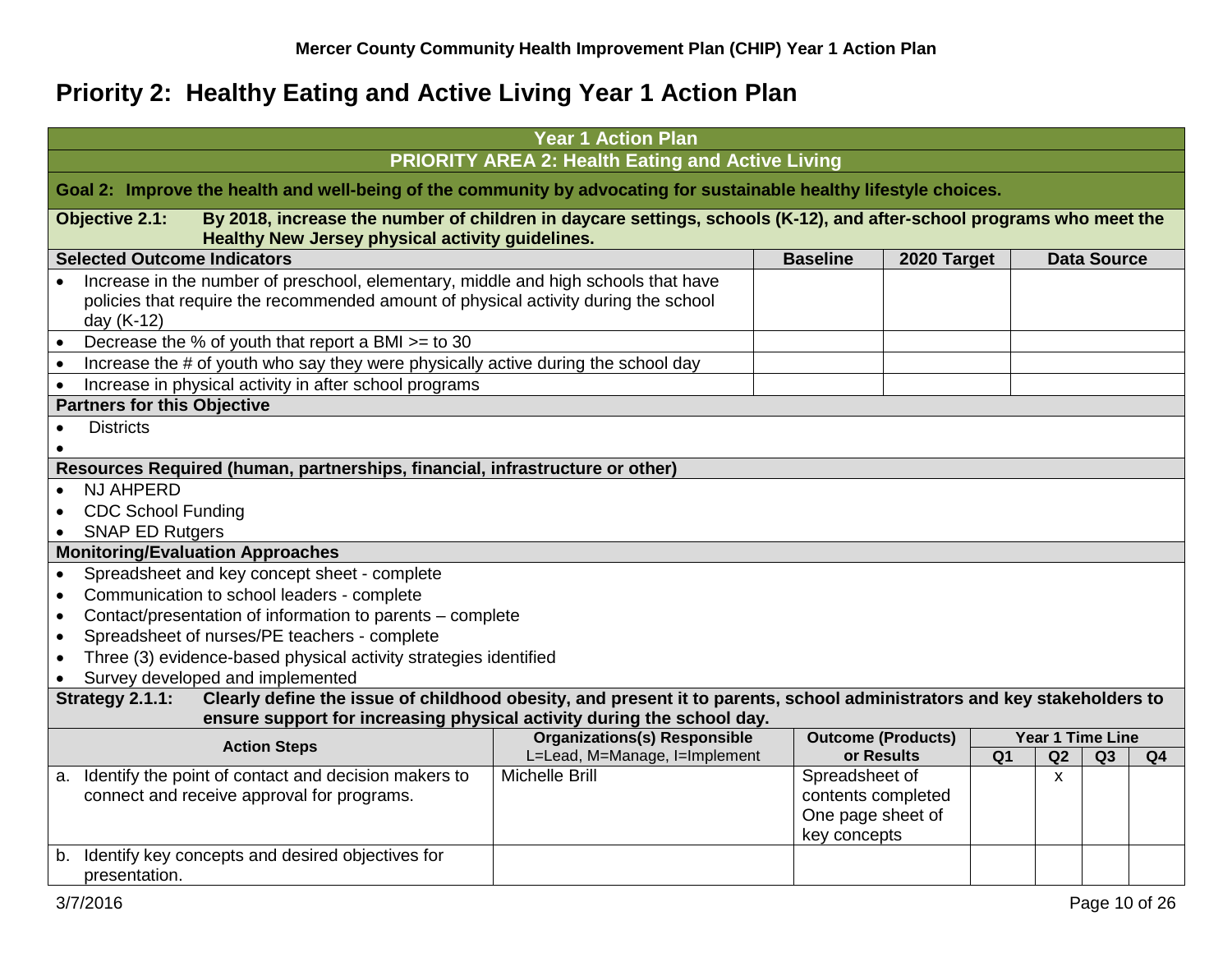| <b>Year 1 Action Plan</b>                                                                                                                                                            |                                                                                                                                          |                                                                                                                                                                                  |                |                               |    |                |  |  |
|--------------------------------------------------------------------------------------------------------------------------------------------------------------------------------------|------------------------------------------------------------------------------------------------------------------------------------------|----------------------------------------------------------------------------------------------------------------------------------------------------------------------------------|----------------|-------------------------------|----|----------------|--|--|
|                                                                                                                                                                                      | <b>PRIORITY AREA 2: Health Eating and Active Living</b>                                                                                  |                                                                                                                                                                                  |                |                               |    |                |  |  |
|                                                                                                                                                                                      | Goal 2: Improve the health and well-being of the community by advocating for sustainable healthy lifestyle choices.                      |                                                                                                                                                                                  |                |                               |    |                |  |  |
| Present issue (implications and concerns) of<br>C.<br>childhood obesity to school district leadership and<br>desired outcomes of childhood obesity<br>initiative/awareness campaign. | Sakeenah Boyd                                                                                                                            | Time/avenue of<br>communication<br>decided<br>Key school leaders<br>received<br>communication (one<br>page sheet)                                                                |                | X                             | X  |                |  |  |
| Identify parents be champions and advocates of the<br>d.<br>initiative and supply them with resources/materials.                                                                     | Sakeenah Boyd                                                                                                                            | Present to at least<br>one PTA/PTO per<br>district and<br>champions identified<br>(oral or virtual)<br>Reach out to at least<br>1 guidance<br>counselor or nurse<br>per district |                |                               | X  |                |  |  |
| Identify all school nurse and physical education<br>е.<br>teachers' seminars.                                                                                                        | <b>Bonniwell</b><br><b>CMI</b>                                                                                                           | Compile<br>spreadsheet (NJ<br>AHPERD)<br><b>School Nurses</b><br>Association<br>Seminars presented<br>at annual<br>conference                                                    |                |                               |    | 2017           |  |  |
| f. Select best/most strategic seminars at which to<br>present.                                                                                                                       |                                                                                                                                          |                                                                                                                                                                                  |                |                               |    |                |  |  |
| g. Apply to be on program(s).                                                                                                                                                        |                                                                                                                                          |                                                                                                                                                                                  |                |                               |    |                |  |  |
|                                                                                                                                                                                      | Strategy 2.1.2 (rewritten): Identify three evidence-based strategies to increasing activity among school-aged children. Work with school |                                                                                                                                                                                  |                |                               |    |                |  |  |
| districts to identify one approach (to implement in year 2.)                                                                                                                         |                                                                                                                                          |                                                                                                                                                                                  |                |                               |    |                |  |  |
| <b>Action Steps</b>                                                                                                                                                                  | <b>Organizations(s) Responsible</b><br>L=Lead, M=Manage, I=Implement                                                                     | <b>Outcome (Products)</b><br>or Results                                                                                                                                          | Q <sub>1</sub> | <b>Year 1 Time Line</b><br>Q2 | Q3 | Q <sub>4</sub> |  |  |
| a. Research successful strategies.<br>EBS kids self-reporting test.                                                                                                                  | Frances Perrin (L,M,I)                                                                                                                   | List of evidence-<br>based strategies and<br>references                                                                                                                          | $\mathbf{x}$   |                               |    |                |  |  |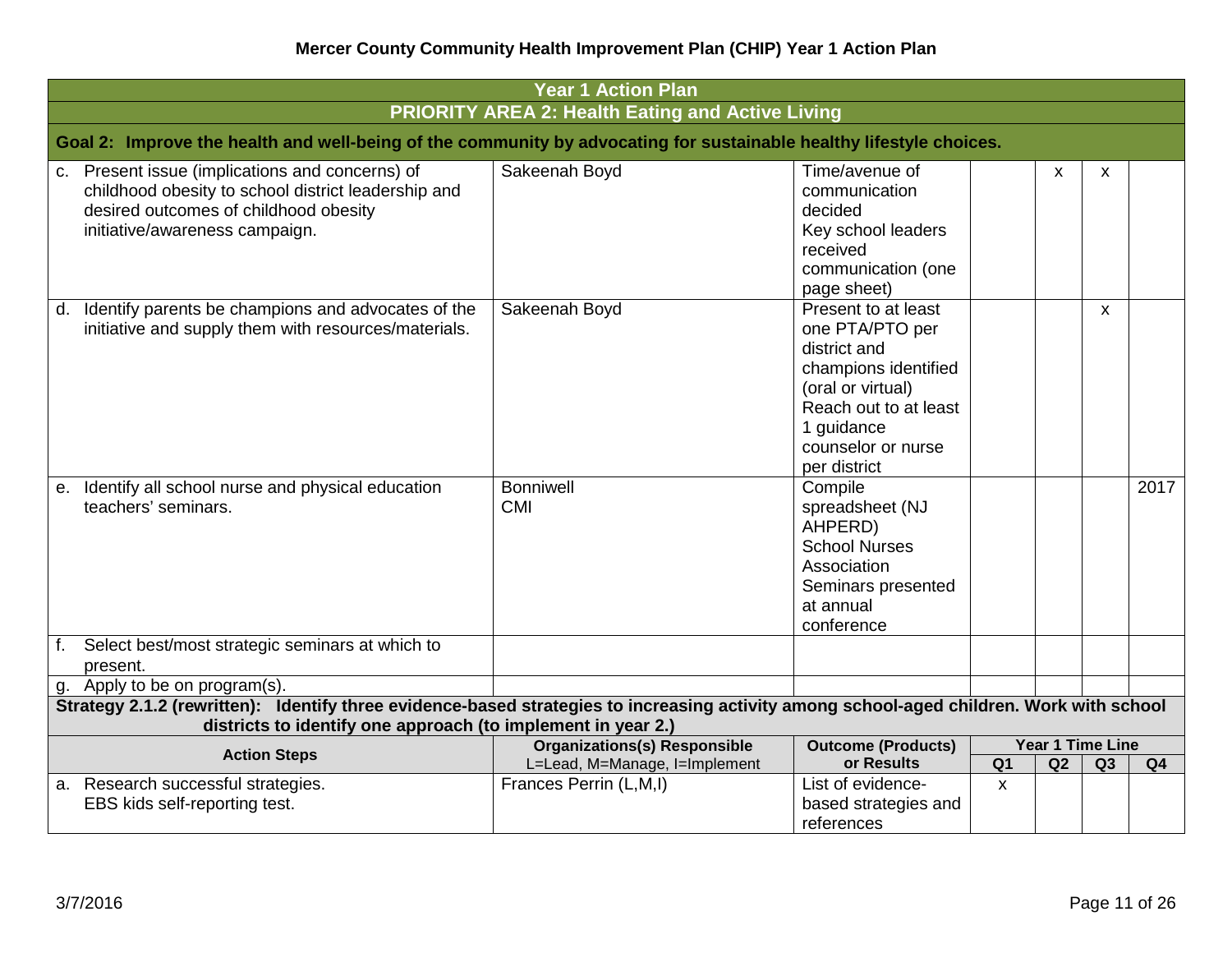|                                                                                                              |                                                                                                                                         | <b>Year 1 Action Plan</b>                               |                                                                                                 |                           |                |                  |    |                 |  |  |
|--------------------------------------------------------------------------------------------------------------|-----------------------------------------------------------------------------------------------------------------------------------------|---------------------------------------------------------|-------------------------------------------------------------------------------------------------|---------------------------|----------------|------------------|----|-----------------|--|--|
|                                                                                                              | Goal 2: Improve the health and well-being of the community by advocating for sustainable healthy lifestyle choices.                     | <b>PRIORITY AREA 2: Health Eating and Active Living</b> |                                                                                                 |                           |                |                  |    |                 |  |  |
|                                                                                                              | b. Identify three (3) schools, choose one (1) strategy<br>for all three (3) schools, to pilot program.                                  | Frances Perrin (L,M,I)                                  | 3 strategies<br>by group                                                                        | identified, 1 chosen      |                | X                |    |                 |  |  |
|                                                                                                              | <b>Strategy 2.1.3 (NEW):</b><br>Investigate baseline (survey).                                                                          |                                                         |                                                                                                 |                           |                |                  |    |                 |  |  |
|                                                                                                              | <b>Action Steps</b>                                                                                                                     | <b>Organizations(s) Responsible</b>                     |                                                                                                 | <b>Outcome (Products)</b> |                | Year 1 Time Line |    |                 |  |  |
|                                                                                                              |                                                                                                                                         | L=Lead, M=Manage, I=Implement                           |                                                                                                 | or Results                | Q <sub>1</sub> | Q2               | Q3 | Q <sub>4</sub>  |  |  |
| а.                                                                                                           | Collect existing data on programs out there.                                                                                            | L- Christine L.                                         | Identify existing<br>evidence-based<br>surveys or survey<br>methods used in<br>current programs |                           |                | $\mathsf{x}$     |    |                 |  |  |
| b.                                                                                                           | Develop 5-question parent survey on activity.                                                                                           | L- Christine L.                                         |                                                                                                 | Survey developed          |                |                  | X  | X               |  |  |
|                                                                                                              | c. Implement survey at various community events or<br>functions.                                                                        | I- Christine L.                                         | results of survey                                                                               | Collect and organize      |                |                  |    | $\overline{Y2}$ |  |  |
|                                                                                                              | By 2017, provide guidelines for, and educate the community on, all aspects of healthy eating and active living<br><b>Objective 2.3:</b> |                                                         |                                                                                                 |                           |                |                  |    |                 |  |  |
| (specifically in areas of economic hardship).                                                                |                                                                                                                                         |                                                         |                                                                                                 |                           |                |                  |    |                 |  |  |
|                                                                                                              | <b>Selected Outcome Indicators</b><br><b>Baseline</b><br>2020 Target<br><b>Data Source</b>                                              |                                                         |                                                                                                 |                           |                |                  |    |                 |  |  |
| Increase # of county residents with easy access to bike/walking paths or other<br>recreational facilities    |                                                                                                                                         |                                                         |                                                                                                 |                           |                |                  |    |                 |  |  |
| Increase in # of county residents that participate in county wide healthy eating and<br>active living events |                                                                                                                                         |                                                         |                                                                                                 |                           |                |                  |    |                 |  |  |
|                                                                                                              | Increase in general well-being and quality of life of county residents                                                                  |                                                         |                                                                                                 |                           |                |                  |    |                 |  |  |
|                                                                                                              | Database of volunteers                                                                                                                  |                                                         |                                                                                                 |                           |                |                  |    |                 |  |  |
|                                                                                                              | <b>Partners for this Objective</b>                                                                                                      |                                                         |                                                                                                 |                           |                |                  |    |                 |  |  |
|                                                                                                              | Community groups/businesses                                                                                                             |                                                         |                                                                                                 |                           |                |                  |    |                 |  |  |
| $\bullet$                                                                                                    | Faith-based organizations                                                                                                               |                                                         |                                                                                                 |                           |                |                  |    |                 |  |  |
|                                                                                                              |                                                                                                                                         |                                                         |                                                                                                 |                           |                |                  |    |                 |  |  |
|                                                                                                              | Resources Required (human, partnerships, financial, infrastructure or other)                                                            |                                                         |                                                                                                 |                           |                |                  |    |                 |  |  |
|                                                                                                              | <b>Mercer County Directory</b>                                                                                                          |                                                         |                                                                                                 |                           |                |                  |    |                 |  |  |
|                                                                                                              | List of organizations                                                                                                                   |                                                         |                                                                                                 |                           |                |                  |    |                 |  |  |
| $\bullet$                                                                                                    | <b>GMP</b>                                                                                                                              |                                                         |                                                                                                 |                           |                |                  |    |                 |  |  |
|                                                                                                              |                                                                                                                                         |                                                         |                                                                                                 |                           |                |                  |    |                 |  |  |
|                                                                                                              | <b>Monitoring/Evaluation Approaches</b>                                                                                                 |                                                         |                                                                                                 |                           |                |                  |    |                 |  |  |
|                                                                                                              | Track community events/programs                                                                                                         |                                                         |                                                                                                 |                           |                |                  |    |                 |  |  |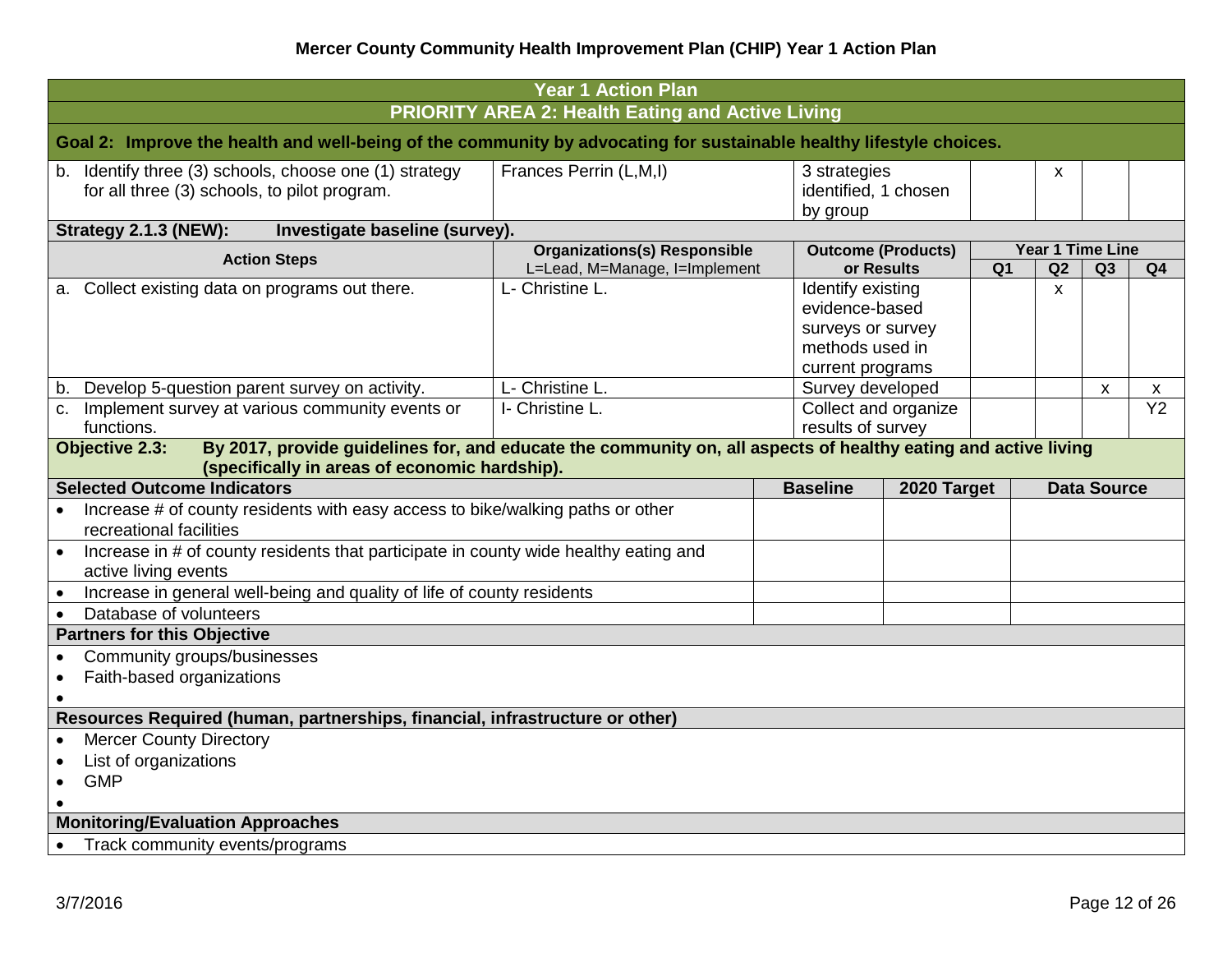| <b>Year 1 Action Plan</b>                                                                                                                                                                                                                                                                                                                                                            |                                                                                                           |                               |                                  |                    |                    |                                             |  |  |  |  |  |
|--------------------------------------------------------------------------------------------------------------------------------------------------------------------------------------------------------------------------------------------------------------------------------------------------------------------------------------------------------------------------------------|-----------------------------------------------------------------------------------------------------------|-------------------------------|----------------------------------|--------------------|--------------------|---------------------------------------------|--|--|--|--|--|
| <b>PRIORITY AREA 2: Health Eating and Active Living</b><br>Goal 2: Improve the health and well-being of the community by advocating for sustainable healthy lifestyle choices.                                                                                                                                                                                                       |                                                                                                           |                               |                                  |                    |                    |                                             |  |  |  |  |  |
| Establish partnerships with key community groups especially those with resources/focus on healthy eating and active<br>Strategy 2.3.1:<br>living (e.g., area businesses, faith-based organizations, childcare centers, and assisted living centers, and other<br>agencies) in an effort to work more collaboratively to implement healthy eating and active living community events. |                                                                                                           |                               |                                  |                    |                    |                                             |  |  |  |  |  |
| <b>Year 1 Time Line</b><br><b>Organizations(s) Responsible</b><br><b>Outcome (Products)</b><br><b>Action Steps</b>                                                                                                                                                                                                                                                                   |                                                                                                           |                               |                                  |                    |                    |                                             |  |  |  |  |  |
| a. Develop a community events list.                                                                                                                                                                                                                                                                                                                                                  | L=Lead, M=Manage, I=Implement<br>L-Mary Capital and Jean<br>I-Jean and Andrea<br>I-Pam Ford<br><b>THT</b> | or Results<br>2-3 events held | $\overline{Q}$ 1<br>$\mathsf{x}$ | Q2<br>X            | Q3<br>X            | Q <sub>4</sub><br>$\boldsymbol{\mathsf{x}}$ |  |  |  |  |  |
| b. Identify and decide which community groups/events<br>to collaborate with.                                                                                                                                                                                                                                                                                                         | L-Kathy Korwin<br>I-Lu Ann<br>I-Megan K., United Way<br>Alison, American Cancer Society                   | 2-3 events held               |                                  | X                  |                    |                                             |  |  |  |  |  |
| c. Plan and conduct joint community-based<br>program(s).                                                                                                                                                                                                                                                                                                                             |                                                                                                           |                               |                                  |                    |                    |                                             |  |  |  |  |  |
| Update and publicize a website for volunteers, mission, partners, events, and basic information on nutrition, fitness,<br>Strategy 2.3.2:<br>and overall health and wellbeing that is appropriate for a variety of cultures, languages, and literacy levels.                                                                                                                         |                                                                                                           |                               |                                  |                    |                    |                                             |  |  |  |  |  |
| <b>Action Steps</b>                                                                                                                                                                                                                                                                                                                                                                  | <b>Organizations(s) Responsible</b>                                                                       | <b>Outcome (Products)</b>     |                                  | Year 1 Time Line   |                    |                                             |  |  |  |  |  |
| a. Update website                                                                                                                                                                                                                                                                                                                                                                    | L=Lead, M=Manage, I=Implement<br>L-Arshe Ahmed                                                            | or Results                    | Q <sub>1</sub><br>$\mathsf{x}$   | Q2<br>$\mathsf{x}$ | Q3<br>$\mathsf{x}$ | Q <sub>4</sub><br>$\mathsf{x}$              |  |  |  |  |  |
| b. Update brochures in English and Spanish, include<br>website URL.                                                                                                                                                                                                                                                                                                                  | L-Arshe Ahmed                                                                                             |                               | $\mathsf{x}$                     | X                  | X                  | $\mathsf{x}$                                |  |  |  |  |  |
| c. Connect partner/collaborator websites to main<br>GMPHP website.                                                                                                                                                                                                                                                                                                                   |                                                                                                           |                               |                                  |                    |                    |                                             |  |  |  |  |  |
| d. Publicize the website utilizing print media and social<br>media                                                                                                                                                                                                                                                                                                                   | L-Arshe Ahmed<br>I-Whitney Hendrickson (?/√)<br>I-MJ Fuhrer $(?\sqrt{)}$                                  |                               |                                  | X                  |                    |                                             |  |  |  |  |  |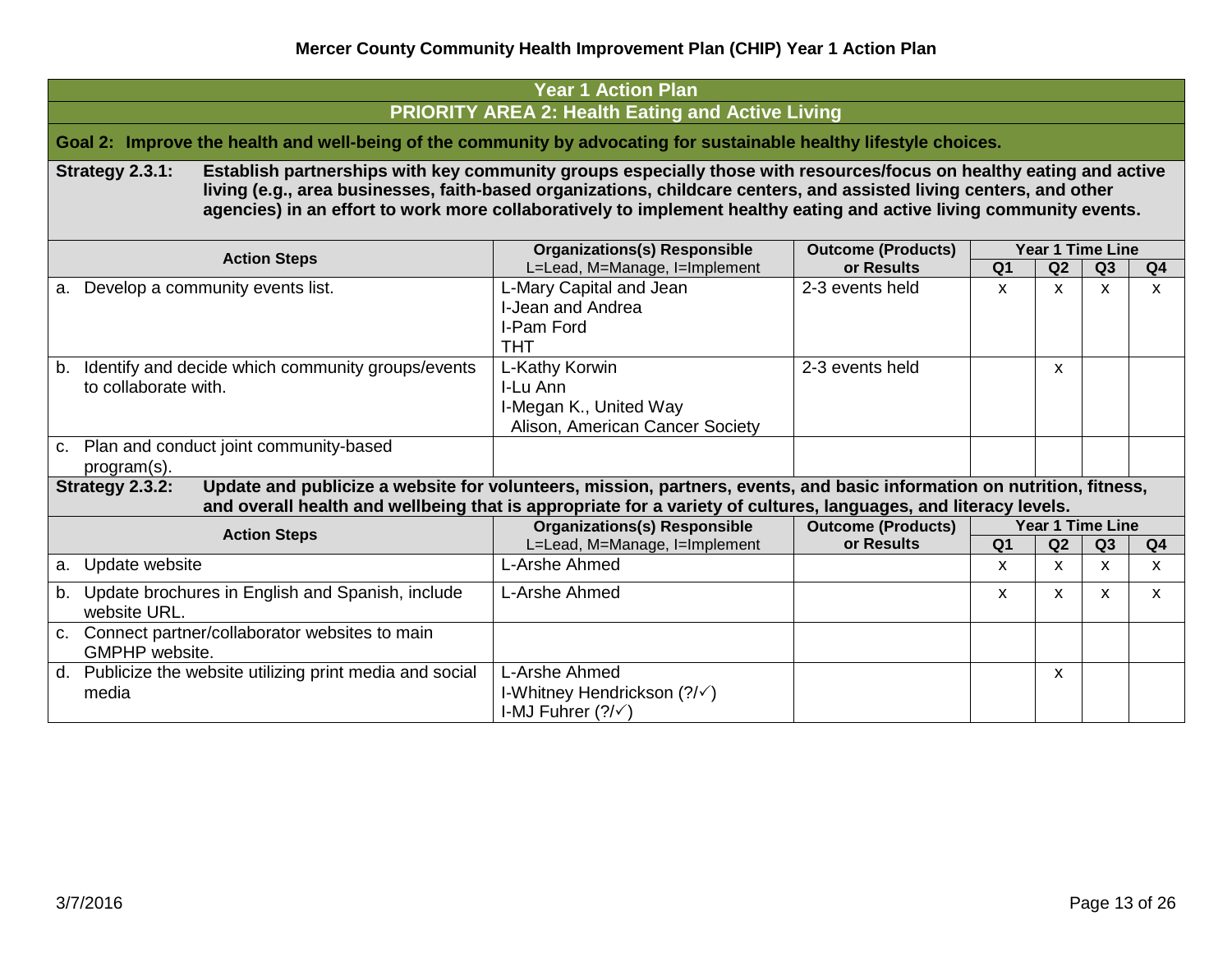| <b>PRIORITY AREA 2: Health Eating and Active Living</b><br>Goal 2: Improve the health and well-being of the community by advocating for sustainable healthy lifestyle choices.<br>By 2020, increase the percent of Mercer County employers that have implemented evidence-based worksite wellness<br><b>Objective 2.5:</b><br>initiatives.<br><b>Selected Outcome Indicators</b><br><b>Baseline</b><br><b>Data Source</b><br>2020 Target<br>Increase % of employers who participate in a worksite wellness program<br>Increase % of employees who participate in a workplace program that is offered<br><b>Partners for this Objective</b><br><b>Chambers of Commerce</b><br><b>Mercer County</b><br><b>NJBIA</b><br>Resources Required (human, partnerships, financial, infrastructure or other)<br><b>Mercer County</b><br>$\bullet$<br><b>Chambers of Commerce</b><br><b>Benchmark Healthy Somerset Coalition</b><br>$\bullet$<br><b>Monitoring/Evaluation Approaches</b><br>Track how many employers exposed to worksite health kit idea<br>Track the number of new worksite wellness programs are started.<br>Assess and compile current workplace health and wellness programs to establish a resource of existing initiatives and<br>Strategy 2.5.1:<br>examples.<br><b>Organizations(s) Responsible</b><br>Year 1 Time Line<br><b>Outcome (Products)</b><br><b>Action Steps</b><br>L=Lead, M=Manage, I=Implement<br>Q <sub>1</sub><br>or Results<br>Q2<br>Q <sub>4</sub><br>Q <sub>3</sub><br>a. Compile list of Mercer County employers.<br>L-jane Millner<br>Get list.<br>X<br>L-Mary Jo |
|----------------------------------------------------------------------------------------------------------------------------------------------------------------------------------------------------------------------------------------------------------------------------------------------------------------------------------------------------------------------------------------------------------------------------------------------------------------------------------------------------------------------------------------------------------------------------------------------------------------------------------------------------------------------------------------------------------------------------------------------------------------------------------------------------------------------------------------------------------------------------------------------------------------------------------------------------------------------------------------------------------------------------------------------------------------------------------------------------------------------------------------------------------------------------------------------------------------------------------------------------------------------------------------------------------------------------------------------------------------------------------------------------------------------------------------------------------------------------------------------------------------------------------------------------------------------------------------------------|
|                                                                                                                                                                                                                                                                                                                                                                                                                                                                                                                                                                                                                                                                                                                                                                                                                                                                                                                                                                                                                                                                                                                                                                                                                                                                                                                                                                                                                                                                                                                                                                                                    |
|                                                                                                                                                                                                                                                                                                                                                                                                                                                                                                                                                                                                                                                                                                                                                                                                                                                                                                                                                                                                                                                                                                                                                                                                                                                                                                                                                                                                                                                                                                                                                                                                    |
|                                                                                                                                                                                                                                                                                                                                                                                                                                                                                                                                                                                                                                                                                                                                                                                                                                                                                                                                                                                                                                                                                                                                                                                                                                                                                                                                                                                                                                                                                                                                                                                                    |
|                                                                                                                                                                                                                                                                                                                                                                                                                                                                                                                                                                                                                                                                                                                                                                                                                                                                                                                                                                                                                                                                                                                                                                                                                                                                                                                                                                                                                                                                                                                                                                                                    |
|                                                                                                                                                                                                                                                                                                                                                                                                                                                                                                                                                                                                                                                                                                                                                                                                                                                                                                                                                                                                                                                                                                                                                                                                                                                                                                                                                                                                                                                                                                                                                                                                    |
|                                                                                                                                                                                                                                                                                                                                                                                                                                                                                                                                                                                                                                                                                                                                                                                                                                                                                                                                                                                                                                                                                                                                                                                                                                                                                                                                                                                                                                                                                                                                                                                                    |
|                                                                                                                                                                                                                                                                                                                                                                                                                                                                                                                                                                                                                                                                                                                                                                                                                                                                                                                                                                                                                                                                                                                                                                                                                                                                                                                                                                                                                                                                                                                                                                                                    |
|                                                                                                                                                                                                                                                                                                                                                                                                                                                                                                                                                                                                                                                                                                                                                                                                                                                                                                                                                                                                                                                                                                                                                                                                                                                                                                                                                                                                                                                                                                                                                                                                    |
|                                                                                                                                                                                                                                                                                                                                                                                                                                                                                                                                                                                                                                                                                                                                                                                                                                                                                                                                                                                                                                                                                                                                                                                                                                                                                                                                                                                                                                                                                                                                                                                                    |
|                                                                                                                                                                                                                                                                                                                                                                                                                                                                                                                                                                                                                                                                                                                                                                                                                                                                                                                                                                                                                                                                                                                                                                                                                                                                                                                                                                                                                                                                                                                                                                                                    |
|                                                                                                                                                                                                                                                                                                                                                                                                                                                                                                                                                                                                                                                                                                                                                                                                                                                                                                                                                                                                                                                                                                                                                                                                                                                                                                                                                                                                                                                                                                                                                                                                    |
|                                                                                                                                                                                                                                                                                                                                                                                                                                                                                                                                                                                                                                                                                                                                                                                                                                                                                                                                                                                                                                                                                                                                                                                                                                                                                                                                                                                                                                                                                                                                                                                                    |
|                                                                                                                                                                                                                                                                                                                                                                                                                                                                                                                                                                                                                                                                                                                                                                                                                                                                                                                                                                                                                                                                                                                                                                                                                                                                                                                                                                                                                                                                                                                                                                                                    |
|                                                                                                                                                                                                                                                                                                                                                                                                                                                                                                                                                                                                                                                                                                                                                                                                                                                                                                                                                                                                                                                                                                                                                                                                                                                                                                                                                                                                                                                                                                                                                                                                    |
|                                                                                                                                                                                                                                                                                                                                                                                                                                                                                                                                                                                                                                                                                                                                                                                                                                                                                                                                                                                                                                                                                                                                                                                                                                                                                                                                                                                                                                                                                                                                                                                                    |
|                                                                                                                                                                                                                                                                                                                                                                                                                                                                                                                                                                                                                                                                                                                                                                                                                                                                                                                                                                                                                                                                                                                                                                                                                                                                                                                                                                                                                                                                                                                                                                                                    |
|                                                                                                                                                                                                                                                                                                                                                                                                                                                                                                                                                                                                                                                                                                                                                                                                                                                                                                                                                                                                                                                                                                                                                                                                                                                                                                                                                                                                                                                                                                                                                                                                    |
|                                                                                                                                                                                                                                                                                                                                                                                                                                                                                                                                                                                                                                                                                                                                                                                                                                                                                                                                                                                                                                                                                                                                                                                                                                                                                                                                                                                                                                                                                                                                                                                                    |
|                                                                                                                                                                                                                                                                                                                                                                                                                                                                                                                                                                                                                                                                                                                                                                                                                                                                                                                                                                                                                                                                                                                                                                                                                                                                                                                                                                                                                                                                                                                                                                                                    |
|                                                                                                                                                                                                                                                                                                                                                                                                                                                                                                                                                                                                                                                                                                                                                                                                                                                                                                                                                                                                                                                                                                                                                                                                                                                                                                                                                                                                                                                                                                                                                                                                    |
|                                                                                                                                                                                                                                                                                                                                                                                                                                                                                                                                                                                                                                                                                                                                                                                                                                                                                                                                                                                                                                                                                                                                                                                                                                                                                                                                                                                                                                                                                                                                                                                                    |
|                                                                                                                                                                                                                                                                                                                                                                                                                                                                                                                                                                                                                                                                                                                                                                                                                                                                                                                                                                                                                                                                                                                                                                                                                                                                                                                                                                                                                                                                                                                                                                                                    |
|                                                                                                                                                                                                                                                                                                                                                                                                                                                                                                                                                                                                                                                                                                                                                                                                                                                                                                                                                                                                                                                                                                                                                                                                                                                                                                                                                                                                                                                                                                                                                                                                    |
| I-Mercer County Employers from                                                                                                                                                                                                                                                                                                                                                                                                                                                                                                                                                                                                                                                                                                                                                                                                                                                                                                                                                                                                                                                                                                                                                                                                                                                                                                                                                                                                                                                                                                                                                                     |
| Anthony Carabelli                                                                                                                                                                                                                                                                                                                                                                                                                                                                                                                                                                                                                                                                                                                                                                                                                                                                                                                                                                                                                                                                                                                                                                                                                                                                                                                                                                                                                                                                                                                                                                                  |
| <b>I-Chambers of Commerce</b>                                                                                                                                                                                                                                                                                                                                                                                                                                                                                                                                                                                                                                                                                                                                                                                                                                                                                                                                                                                                                                                                                                                                                                                                                                                                                                                                                                                                                                                                                                                                                                      |
| b. Review list and choose targets for survey (range of<br>x                                                                                                                                                                                                                                                                                                                                                                                                                                                                                                                                                                                                                                                                                                                                                                                                                                                                                                                                                                                                                                                                                                                                                                                                                                                                                                                                                                                                                                                                                                                                        |
| large to small employers, for profit and not for profit                                                                                                                                                                                                                                                                                                                                                                                                                                                                                                                                                                                                                                                                                                                                                                                                                                                                                                                                                                                                                                                                                                                                                                                                                                                                                                                                                                                                                                                                                                                                            |
| organizations, minority businesses, etc.).                                                                                                                                                                                                                                                                                                                                                                                                                                                                                                                                                                                                                                                                                                                                                                                                                                                                                                                                                                                                                                                                                                                                                                                                                                                                                                                                                                                                                                                                                                                                                         |
| c. Research and develop survey tools.<br>Identify and speak<br>X                                                                                                                                                                                                                                                                                                                                                                                                                                                                                                                                                                                                                                                                                                                                                                                                                                                                                                                                                                                                                                                                                                                                                                                                                                                                                                                                                                                                                                                                                                                                   |
| with businesses.                                                                                                                                                                                                                                                                                                                                                                                                                                                                                                                                                                                                                                                                                                                                                                                                                                                                                                                                                                                                                                                                                                                                                                                                                                                                                                                                                                                                                                                                                                                                                                                   |
| Meeting with                                                                                                                                                                                                                                                                                                                                                                                                                                                                                                                                                                                                                                                                                                                                                                                                                                                                                                                                                                                                                                                                                                                                                                                                                                                                                                                                                                                                                                                                                                                                                                                       |
| Chambers.<br>Create survey.                                                                                                                                                                                                                                                                                                                                                                                                                                                                                                                                                                                                                                                                                                                                                                                                                                                                                                                                                                                                                                                                                                                                                                                                                                                                                                                                                                                                                                                                                                                                                                        |
|                                                                                                                                                                                                                                                                                                                                                                                                                                                                                                                                                                                                                                                                                                                                                                                                                                                                                                                                                                                                                                                                                                                                                                                                                                                                                                                                                                                                                                                                                                                                                                                                    |
| d. Compile, analyze, and disseminate survey data via                                                                                                                                                                                                                                                                                                                                                                                                                                                                                                                                                                                                                                                                                                                                                                                                                                                                                                                                                                                                                                                                                                                                                                                                                                                                                                                                                                                                                                                                                                                                               |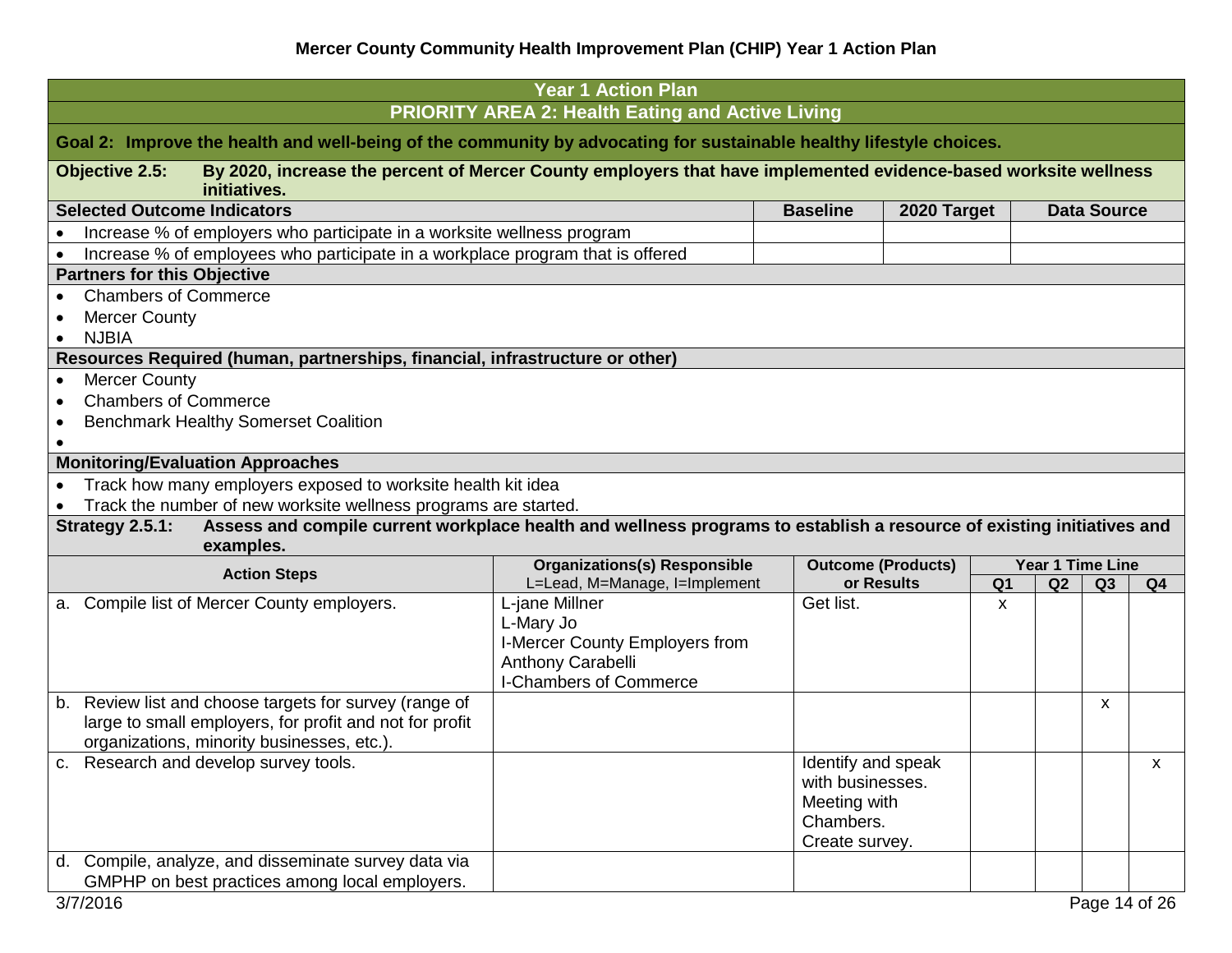| Year 1 Action Plan                                                                                                                                    |                                                         |                                      |                         |                |    |    |  |  |  |
|-------------------------------------------------------------------------------------------------------------------------------------------------------|---------------------------------------------------------|--------------------------------------|-------------------------|----------------|----|----|--|--|--|
|                                                                                                                                                       | <b>PRIORITY AREA 2: Health Eating and Active Living</b> |                                      |                         |                |    |    |  |  |  |
| Goal 2: Improve the health and well-being of the community by advocating for sustainable healthy lifestyle choices.                                   |                                                         |                                      |                         |                |    |    |  |  |  |
| Design and implement a plan to raise awareness and educate employers on the benefits of employee worksite wellness<br>Strategy 2.5.2:<br>initiatives. |                                                         |                                      |                         |                |    |    |  |  |  |
| <b>Action Steps</b>                                                                                                                                   | <b>Organizations(s) Responsible</b>                     | <b>Outcome (Products)</b>            | <b>Year 1 Time Line</b> |                |    |    |  |  |  |
|                                                                                                                                                       | L=Lead, M=Manage, I=Implement                           | or Results                           | Q <sub>1</sub>          | Q <sub>2</sub> | Q3 | Q4 |  |  |  |
| a. Plan summit meeting.                                                                                                                               | Andrea                                                  | Form committee.<br>Summit logistics. |                         |                |    | X  |  |  |  |
| Inventory different levels of programs for varied size<br>$b_{1}$<br>businesses.                                                                      | <b>Summit Committee</b>                                 | Identify panels and<br>agenda.       |                         |                |    | X  |  |  |  |
| c. Hold summit year 2                                                                                                                                 | Amazon sponsorship of wellness<br>programs              | Host survey.<br>Post summit survey.  |                         | x              |    |    |  |  |  |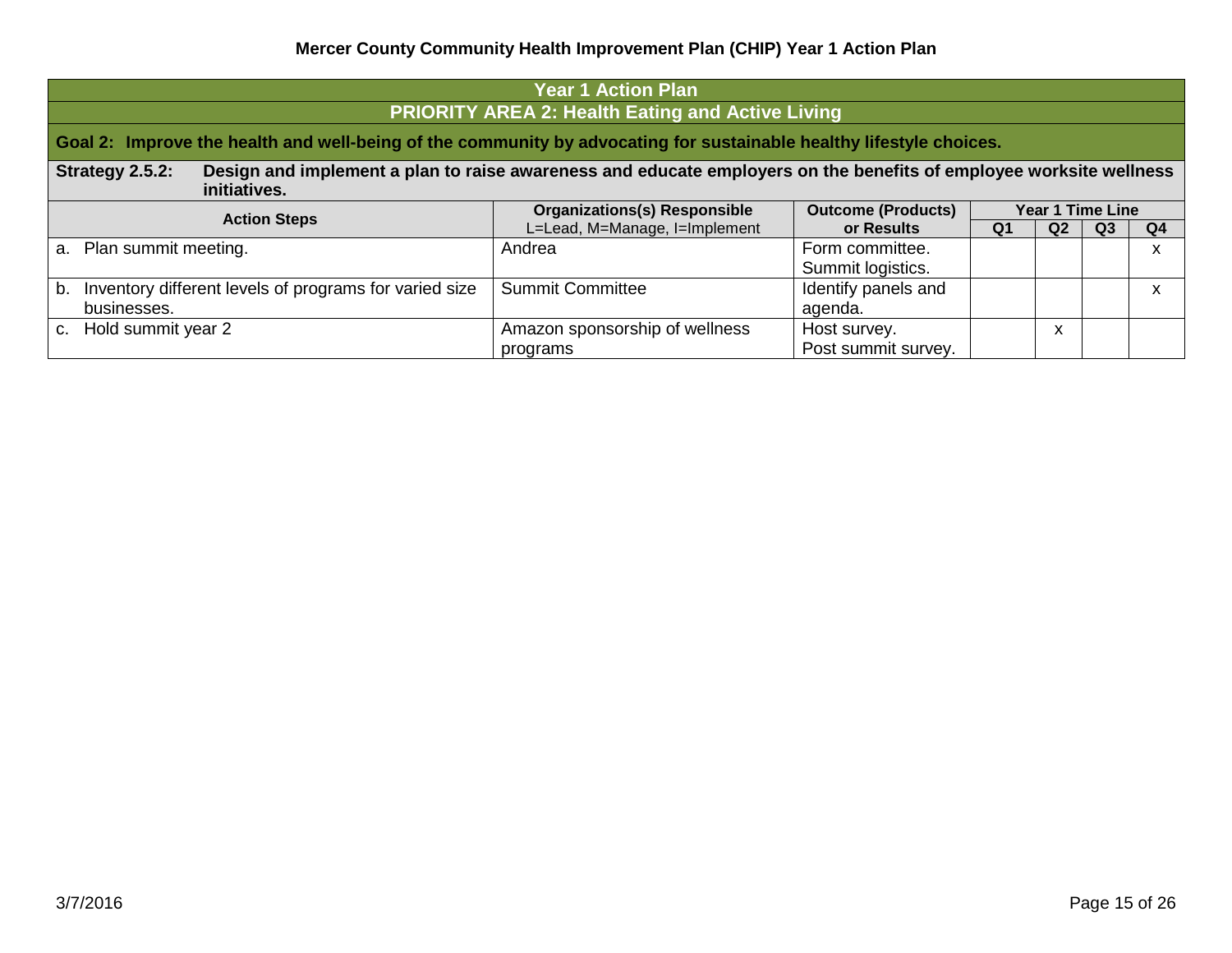# **Priority 3: Chronic Disease Year 1 Action Plan**

<span id="page-15-0"></span>

|             | <b>Year 1 Action Plan</b>                                                                                                                                                                                                                      |                                                                      |                    |                                         |                |            |                     |                      |  |
|-------------|------------------------------------------------------------------------------------------------------------------------------------------------------------------------------------------------------------------------------------------------|----------------------------------------------------------------------|--------------------|-----------------------------------------|----------------|------------|---------------------|----------------------|--|
|             | <b>PRIORITY AREA 3: Chronic Disease</b>                                                                                                                                                                                                        |                                                                      |                    |                                         |                |            |                     |                      |  |
|             | Goal 3: Prevent and reduce chronic disease incidence and morbidity (e.g., cancer, diabetes, heart disease, asthma).                                                                                                                            |                                                                      |                    |                                         |                |            |                     |                      |  |
|             | By 2017, increase the number of venues that provide access to information about the continuum of chronic disease<br>Objective 3.1:<br>services (i.e., prevention, treatment, maintenance) especially for those in areas of greatest disparity. |                                                                      |                    |                                         |                |            |                     |                      |  |
|             | <b>Selected Outcome Indicators</b>                                                                                                                                                                                                             |                                                                      | <b>Baseline</b>    | 2020 Target                             |                |            | <b>Data Source</b>  |                      |  |
|             | Increase in # of people served from underserved population groups                                                                                                                                                                              |                                                                      | #                  |                                         |                | Data, 2015 | Population/Economic |                      |  |
|             | Decrease in % existing vulnerable groups in ER use                                                                                                                                                                                             |                                                                      | $\#$               |                                         |                |            |                     | ER Claims Data, 2015 |  |
|             | Increase in # of organizations/venues providing services in areas of need                                                                                                                                                                      |                                                                      | $\#$               |                                         |                |            |                     | CAB connection, 2015 |  |
|             | Decrease in % of existing vulnerable groups' hospital re-admission rate                                                                                                                                                                        |                                                                      | $\#$               |                                         | 2015           |            |                     |                      |  |
|             | <b>Partners for this Objective</b>                                                                                                                                                                                                             |                                                                      |                    |                                         |                |            |                     |                      |  |
|             | Acute Care hospitals                                                                                                                                                                                                                           |                                                                      |                    |                                         |                |            |                     |                      |  |
|             | <b>Trenton Health Team</b>                                                                                                                                                                                                                     |                                                                      |                    |                                         |                |            |                     |                      |  |
|             | <b>Web Design Consultant</b>                                                                                                                                                                                                                   |                                                                      |                    |                                         |                |            |                     |                      |  |
|             | Resources Required (human, partnerships, financial, infrastructure or other)                                                                                                                                                                   |                                                                      |                    |                                         |                |            |                     |                      |  |
|             | Financial support for website infrastructure and mobile app development                                                                                                                                                                        |                                                                      |                    |                                         |                |            |                     |                      |  |
|             | Vendor/human resources                                                                                                                                                                                                                         |                                                                      |                    |                                         |                |            |                     |                      |  |
|             |                                                                                                                                                                                                                                                |                                                                      |                    |                                         |                |            |                     |                      |  |
|             | <b>Monitoring/Evaluation Approaches</b>                                                                                                                                                                                                        |                                                                      |                    |                                         |                |            |                     |                      |  |
|             | Utilization rate for existing programs and services.                                                                                                                                                                                           |                                                                      |                    |                                         |                |            |                     |                      |  |
|             | Number of community organizations connected to website.                                                                                                                                                                                        |                                                                      |                    |                                         |                |            |                     |                      |  |
|             | Number of townships connected to the website (added healthymercer.org link to their website).                                                                                                                                                  |                                                                      |                    |                                         |                |            |                     |                      |  |
|             | Website hit rates for community organizations.                                                                                                                                                                                                 |                                                                      |                    |                                         |                |            |                     |                      |  |
|             | Work with community organizations to disseminate information about chronic disease through access to our website.<br>Strategy 3.1.1:                                                                                                           |                                                                      |                    |                                         |                |            | Year 1 Time Line    |                      |  |
|             | <b>Action Steps</b>                                                                                                                                                                                                                            | <b>Organizations(s) Responsible</b><br>L=Lead, M=Manage, I=Implement |                    | <b>Outcome (Products)</b><br>or Results | Q <sub>1</sub> | Q2         | Q3                  | Q <sub>4</sub>       |  |
| а.          | Publicize process for posting information on                                                                                                                                                                                                   | <b>GMPH Steering</b>                                                 | Traffic on website |                                         |                | a          | $\mathsf{C}$        |                      |  |
|             | screenings, access, treatment, social services,                                                                                                                                                                                                | Darlene                                                              |                    |                                         |                |            |                     |                      |  |
|             | financial services/support, patient education                                                                                                                                                                                                  | <b>Chronic Diagnosis Group</b>                                       |                    |                                         |                |            |                     |                      |  |
|             |                                                                                                                                                                                                                                                |                                                                      |                    |                                         |                |            |                     |                      |  |
| $b_{\cdot}$ | Link website                                                                                                                                                                                                                                   |                                                                      |                    |                                         |                |            |                     | b. Y2,               |  |
|             |                                                                                                                                                                                                                                                |                                                                      |                    |                                         |                |            |                     | Q <sub>4</sub>       |  |
| $C_{\cdot}$ | Identify CAB members with a desire to post on the                                                                                                                                                                                              |                                                                      | Inventory of CAB   |                                         |                |            |                     |                      |  |
|             | website.                                                                                                                                                                                                                                       |                                                                      | members            |                                         |                |            |                     |                      |  |
|             |                                                                                                                                                                                                                                                |                                                                      |                    |                                         |                |            |                     |                      |  |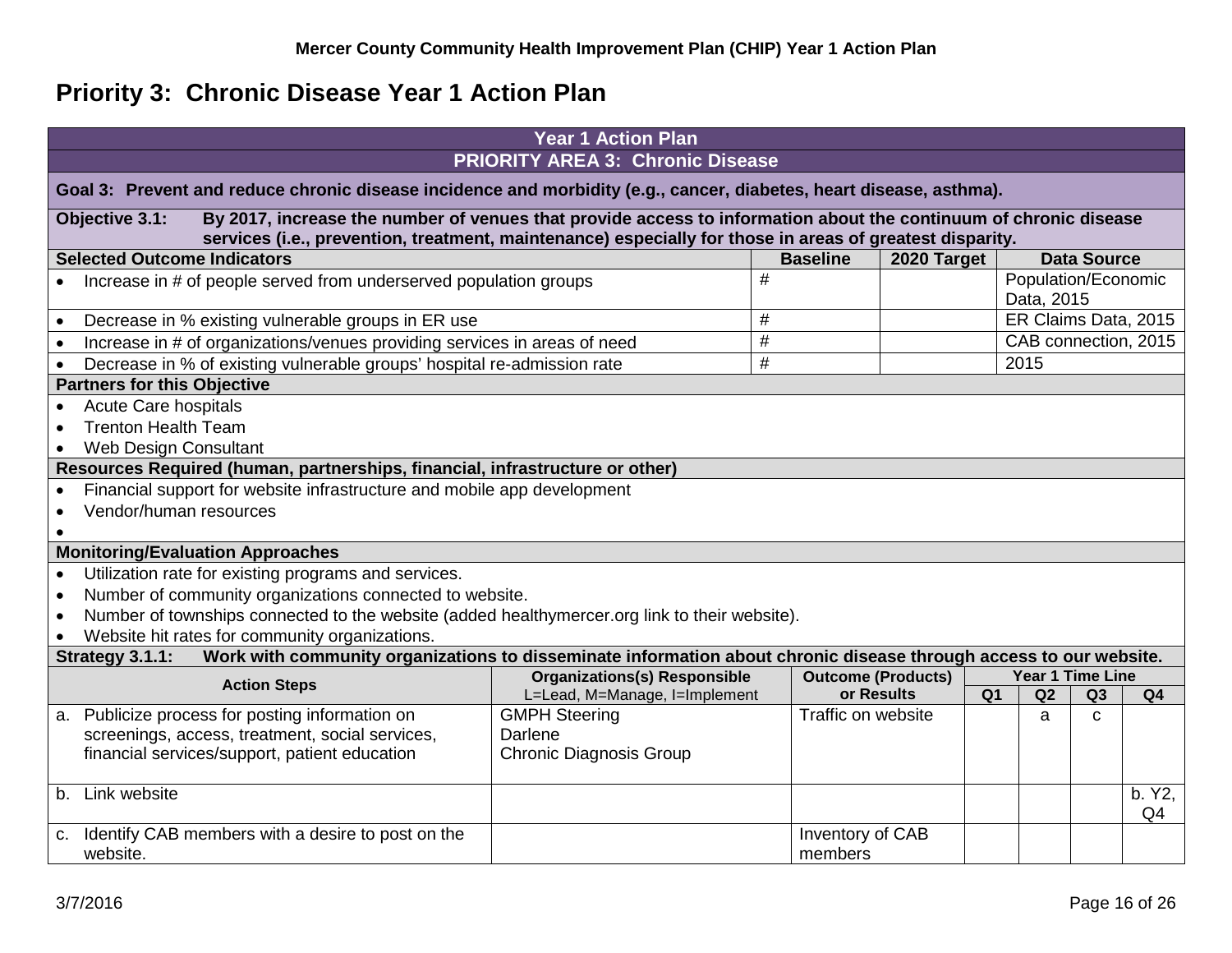|                                                                                                                     | <b>Year 1 Action Plan</b>                                                                                           |                           |                |                         |              |                 |  |  |  |  |
|---------------------------------------------------------------------------------------------------------------------|---------------------------------------------------------------------------------------------------------------------|---------------------------|----------------|-------------------------|--------------|-----------------|--|--|--|--|
| <b>PRIORITY AREA 3: Chronic Disease</b>                                                                             |                                                                                                                     |                           |                |                         |              |                 |  |  |  |  |
| Goal 3: Prevent and reduce chronic disease incidence and morbidity (e.g., cancer, diabetes, heart disease, asthma). |                                                                                                                     |                           |                |                         |              |                 |  |  |  |  |
| d. Provide link to GMPHP website on existing CAB                                                                    |                                                                                                                     |                           |                |                         | X            |                 |  |  |  |  |
| member sites and community organizations.                                                                           |                                                                                                                     |                           |                |                         |              |                 |  |  |  |  |
| e. Convene organizational groups to communicate this<br>strategy                                                    |                                                                                                                     |                           |                |                         | $\mathsf{x}$ |                 |  |  |  |  |
| Add link to website on senior page on Township<br>website.                                                          | L-Carol<br>I-Health Officers                                                                                        |                           |                |                         | $\mathsf{x}$ |                 |  |  |  |  |
| Develop and implement a web and print-based<br>g.<br>community calendar.                                            |                                                                                                                     | Website calendar          |                |                         |              | X               |  |  |  |  |
| h. Create brochures for distribution with website                                                                   |                                                                                                                     | update website            |                |                         |              | Y2              |  |  |  |  |
| information for people not connected.                                                                               |                                                                                                                     | postcard                  |                |                         |              | Q <sub>1</sub>  |  |  |  |  |
| i.<br>Make sure information is available in Spanish.                                                                |                                                                                                                     | Seek translation in       |                |                         |              | Y2              |  |  |  |  |
|                                                                                                                     |                                                                                                                     | print.                    |                |                         |              | Q2              |  |  |  |  |
| Publicize information at health fairs, PSA's (radio).                                                               |                                                                                                                     | Develop marketing         |                |                         |              | $\overline{Y2}$ |  |  |  |  |
|                                                                                                                     |                                                                                                                     | messaging                 |                |                         |              | Q <sub>3</sub>  |  |  |  |  |
|                                                                                                                     |                                                                                                                     | materials.                |                |                         |              |                 |  |  |  |  |
| Strategy 3.1.2:<br>for specific underserved target populations/audiences.                                           | Research or use existing evidence-based programs with local healthcare professionals and agencies to offer programs |                           |                |                         |              |                 |  |  |  |  |
|                                                                                                                     | <b>Organizations(s) Responsible</b>                                                                                 | <b>Outcome (Products)</b> |                | <b>Year 1 Time Line</b> |              |                 |  |  |  |  |
| <b>Action Steps</b>                                                                                                 | L=Lead, M=Manage, I=Implement                                                                                       | or Results                | Q1             | Q2                      | Q3           | Q <sub>4</sub>  |  |  |  |  |
| Identify priority communities through the CHA.<br>a.                                                                | <b>Chronic Disease Work Group</b>                                                                                   | Inventory on website      |                |                         | $\mathsf{x}$ | Year            |  |  |  |  |
|                                                                                                                     | Amanda                                                                                                              |                           |                |                         |              | $\overline{2}$  |  |  |  |  |
|                                                                                                                     | <b>HJ</b> Austin                                                                                                    |                           |                |                         |              |                 |  |  |  |  |
| b. Work with community leaders of high-priority                                                                     | <b>Chronic Disease Work Group</b>                                                                                   |                           |                |                         | $\mathsf{x}$ |                 |  |  |  |  |
| populations to garner support for initiatives.                                                                      | Amanda                                                                                                              |                           |                |                         |              |                 |  |  |  |  |
|                                                                                                                     | <b>HJ</b> Austin                                                                                                    |                           |                |                         |              |                 |  |  |  |  |
| c. Develop an approach and areas of focus to create a<br>logic model that can be used for different chronic         |                                                                                                                     |                           |                |                         |              |                 |  |  |  |  |
| diseases. Outcome for the logic model will be a                                                                     |                                                                                                                     |                           |                |                         |              |                 |  |  |  |  |
| presentable logic model template.                                                                                   |                                                                                                                     |                           |                |                         |              |                 |  |  |  |  |
| Strategy 3.1.3:                                                                                                     | Identify and engage partner organizations that provide community screening and preventative services.               |                           |                |                         |              |                 |  |  |  |  |
|                                                                                                                     | <b>Organizations(s) Responsible</b>                                                                                 | <b>Outcome (Products)</b> |                | Year 1 Time Line        |              |                 |  |  |  |  |
| <b>Action Steps</b>                                                                                                 | L=Lead, M=Manage, I=Implement                                                                                       | or Results                | Q <sub>1</sub> | Q2                      | Q3           | Q <sub>4</sub>  |  |  |  |  |
| Inventory existing resources.<br>а.                                                                                 | <b>Chronic Disease Work Group</b>                                                                                   | Number of facilities      |                |                         | $\mathsf{x}$ |                 |  |  |  |  |
| Identify access points: where, when who goes?                                                                       | Jill                                                                                                                | identified                |                |                         |              |                 |  |  |  |  |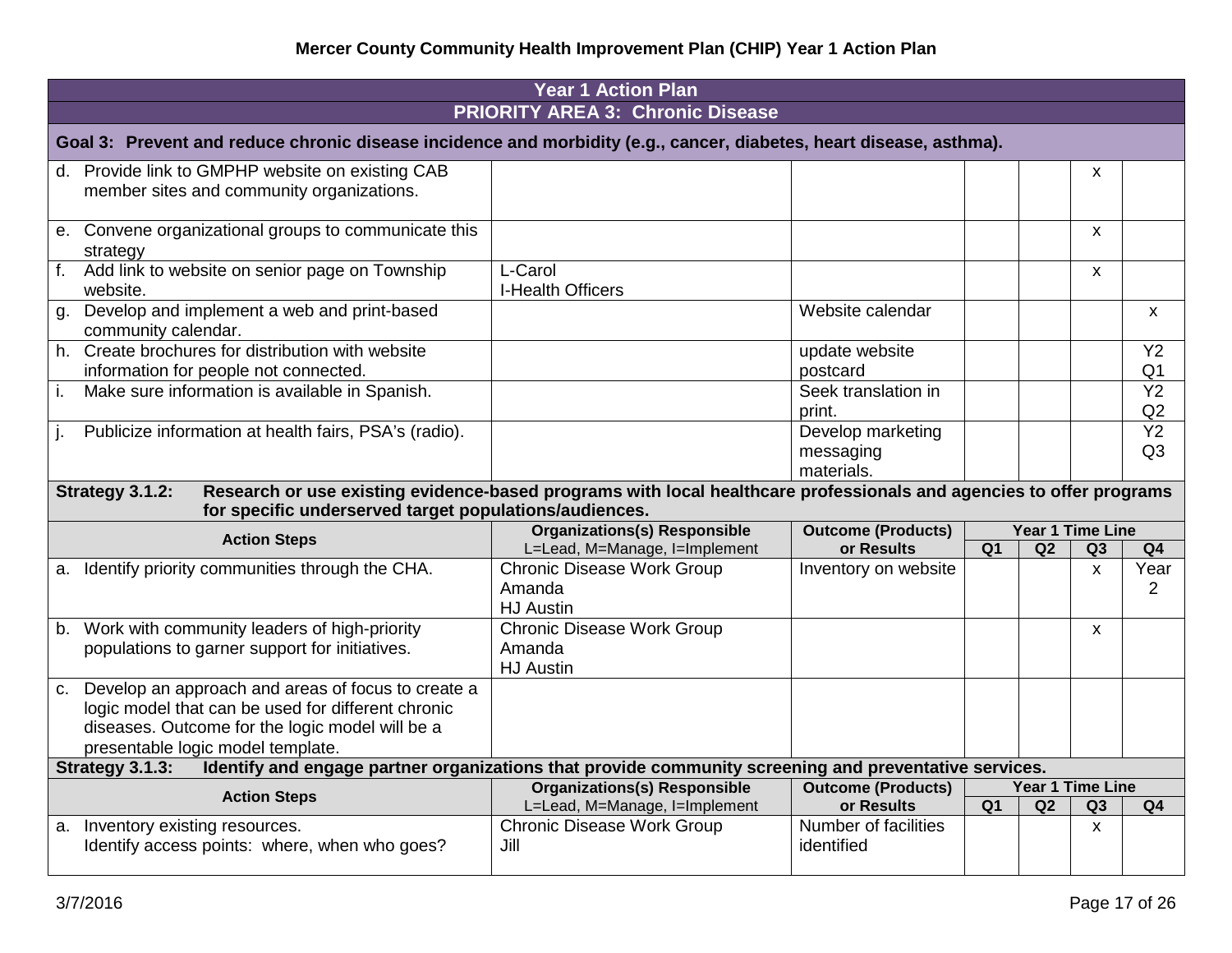| <b>Year 1 Action Plan</b>                                                                                           |                                                                |  |  |      |  |  |  |  |  |
|---------------------------------------------------------------------------------------------------------------------|----------------------------------------------------------------|--|--|------|--|--|--|--|--|
|                                                                                                                     | <b>PRIORITY AREA 3: Chronic Disease</b>                        |  |  |      |  |  |  |  |  |
| Goal 3: Prevent and reduce chronic disease incidence and morbidity (e.g., cancer, diabetes, heart disease, asthma). |                                                                |  |  |      |  |  |  |  |  |
| b. Identify source or contact person.                                                                               | Number of new CAB<br>recruits.                                 |  |  |      |  |  |  |  |  |
| Invite organizations to join CAB.<br>C.                                                                             | Number of<br>organizations<br>actively participating<br>in CAB |  |  | x    |  |  |  |  |  |
| Identify agencies collecting data<br>d.                                                                             | Lead agencies                                                  |  |  | Y2Q4 |  |  |  |  |  |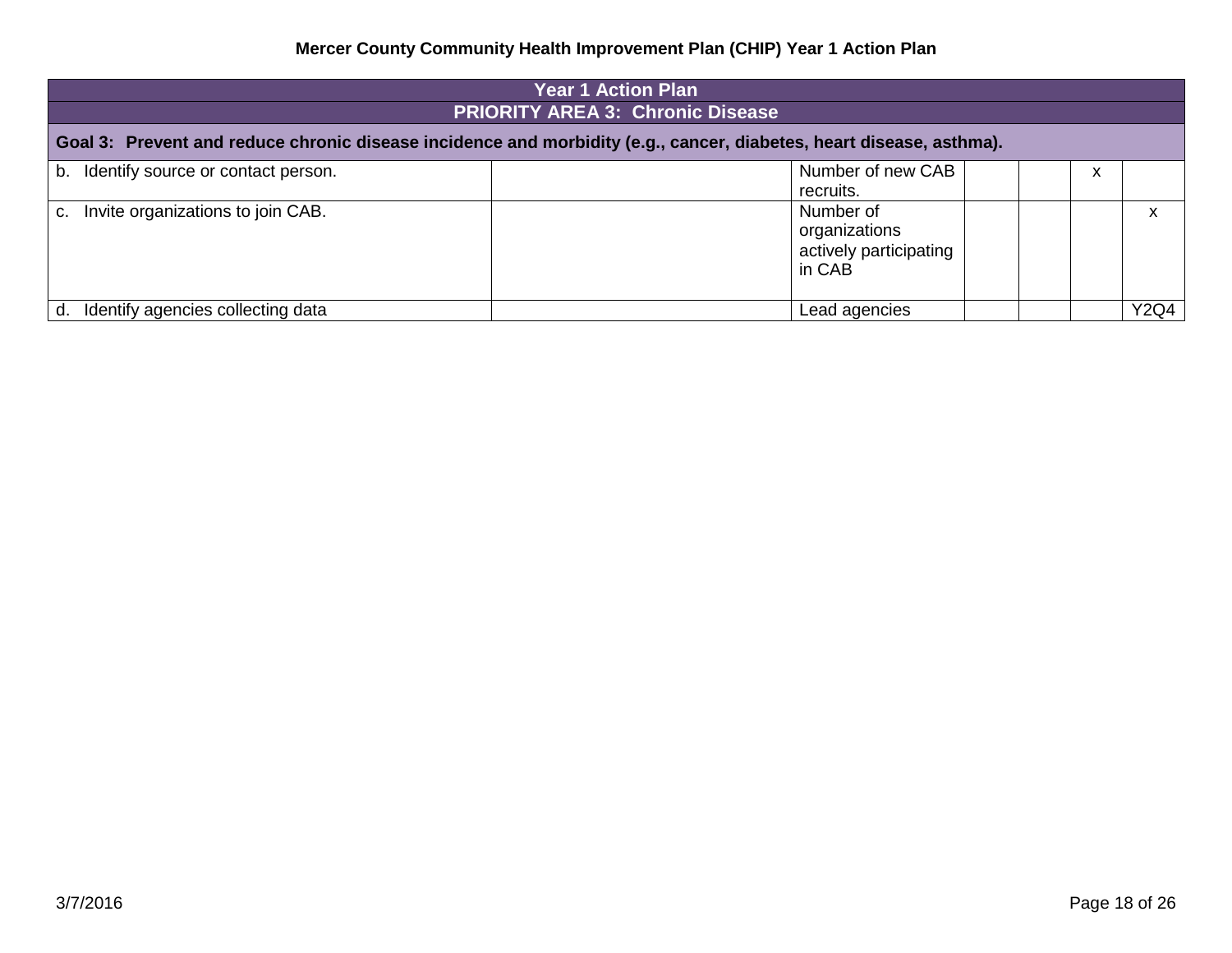| <b>Year 1 Action Plan</b>                                                                                                            |                                                                                                                            |                                                                     |                                               |            |                |                         |                    |                |  |  |
|--------------------------------------------------------------------------------------------------------------------------------------|----------------------------------------------------------------------------------------------------------------------------|---------------------------------------------------------------------|-----------------------------------------------|------------|----------------|-------------------------|--------------------|----------------|--|--|
|                                                                                                                                      |                                                                                                                            | <b>PRIORITY AREA 3: Chronic Disease</b>                             |                                               |            |                |                         |                    |                |  |  |
|                                                                                                                                      | Goal 3: Prevent and reduce chronic disease incidence and morbidity (e.g., cancer, diabetes, heart disease, asthma).        |                                                                     |                                               |            |                |                         |                    |                |  |  |
| By 2018, increase by 5% the number of chronic disease patients educated on and adherent to their medication plans.<br>Objective 3.3: |                                                                                                                            |                                                                     |                                               |            |                |                         |                    |                |  |  |
|                                                                                                                                      | <b>Selected Outcome Indicators</b><br><b>Baseline</b><br>2020 Target<br><b>Data Source</b>                                 |                                                                     |                                               |            |                |                         |                    |                |  |  |
|                                                                                                                                      | Track re-admissions for congestive heart failure and COPD within 30 days of<br>hospitalization.                            |                                                                     | 2015                                          |            |                | <b>ER Claims Data</b>   |                    |                |  |  |
|                                                                                                                                      | Track number of patients seen in ED/Urgent Care office with the primary diagnosis of                                       |                                                                     | 2015                                          |            |                | <b>ER Claims Data</b>   |                    |                |  |  |
|                                                                                                                                      | diabetes.                                                                                                                  |                                                                     |                                               |            |                |                         |                    |                |  |  |
|                                                                                                                                      | • Track number of patients who have had a visit to an ED/Urgent Care office for asthma                                     |                                                                     | 2015                                          |            |                | <b>ER Claims Data</b>   |                    |                |  |  |
|                                                                                                                                      | in the past six months                                                                                                     |                                                                     |                                               |            |                |                         |                    |                |  |  |
|                                                                                                                                      | <b>Partners for this Objective</b>                                                                                         |                                                                     |                                               |            |                |                         |                    |                |  |  |
|                                                                                                                                      | Acute care hospitals                                                                                                       |                                                                     |                                               |            |                |                         |                    |                |  |  |
|                                                                                                                                      | <b>Chronic Disease Team</b>                                                                                                |                                                                     |                                               |            |                |                         |                    |                |  |  |
|                                                                                                                                      | Resources Required (human, partnerships, financial, infrastructure or other)                                               |                                                                     |                                               |            |                |                         |                    |                |  |  |
|                                                                                                                                      | Data extraction from ER claims data.                                                                                       |                                                                     |                                               |            |                |                         |                    |                |  |  |
|                                                                                                                                      | <b>Monitoring/Evaluation Approaches</b>                                                                                    |                                                                     |                                               |            |                |                         |                    |                |  |  |
|                                                                                                                                      | Internal hospital monitoring processes.                                                                                    |                                                                     |                                               |            |                |                         |                    |                |  |  |
|                                                                                                                                      | Identify, select, and utilize evidence-based community education tools to promote medication adherence.<br>Strategy 3.3.1: |                                                                     |                                               |            |                |                         |                    |                |  |  |
|                                                                                                                                      | <b>Action Steps</b>                                                                                                        | <b>Organizations(s) Responsible</b>                                 | <b>Outcome (Products)</b>                     |            |                | <b>Year 1 Time Line</b> |                    |                |  |  |
|                                                                                                                                      |                                                                                                                            | L=Lead, M=Manage, I=Implement                                       |                                               | or Results | Q <sub>1</sub> | Q2                      | Q3                 | Q <sub>4</sub> |  |  |
|                                                                                                                                      | a. Survey CAB organizations as to the standard                                                                             | Hospitals                                                           |                                               |            |                |                         | X                  |                |  |  |
|                                                                                                                                      | educational tools they utilize.                                                                                            | <b>Community Health Organizations</b>                               |                                               |            |                |                         |                    |                |  |  |
|                                                                                                                                      |                                                                                                                            | Agencies                                                            |                                               |            |                |                         |                    |                |  |  |
|                                                                                                                                      |                                                                                                                            | <b>Chronic Health Team</b>                                          |                                               |            |                |                         |                    |                |  |  |
|                                                                                                                                      | b. Invite organizations to share their evidence-based                                                                      | Hospitals                                                           |                                               |            |                |                         | $\pmb{\mathsf{X}}$ |                |  |  |
|                                                                                                                                      | education tools for medication adherence.                                                                                  |                                                                     |                                               |            |                |                         |                    |                |  |  |
|                                                                                                                                      | c. Evaluate all tools and identify best practices.                                                                         | <b>Community Health Organizations</b><br><b>Chronic Health Team</b> | <b>Tools standardized</b><br>and disseminated |            |                |                         | $\mathsf{x}$       |                |  |  |
|                                                                                                                                      |                                                                                                                            |                                                                     |                                               |            |                |                         |                    |                |  |  |
|                                                                                                                                      | d. Create a health education literacy committee to                                                                         | Hospitals                                                           | among providers                               |            |                |                         |                    | $\sf X$        |  |  |
|                                                                                                                                      | evaluate, translate, and ensure materials are at a                                                                         | <b>Community Health Organizations</b>                               |                                               |            |                |                         |                    |                |  |  |
|                                                                                                                                      | fifth grade level.                                                                                                         | Agencies                                                            |                                               |            |                |                         |                    |                |  |  |
|                                                                                                                                      |                                                                                                                            | <b>Chronic Health Tools</b>                                         |                                               |            |                |                         |                    |                |  |  |
|                                                                                                                                      | e. Post the tools on the website.                                                                                          | <b>GMPHP</b>                                                        |                                               |            |                |                         |                    |                |  |  |
|                                                                                                                                      |                                                                                                                            |                                                                     |                                               |            |                |                         |                    |                |  |  |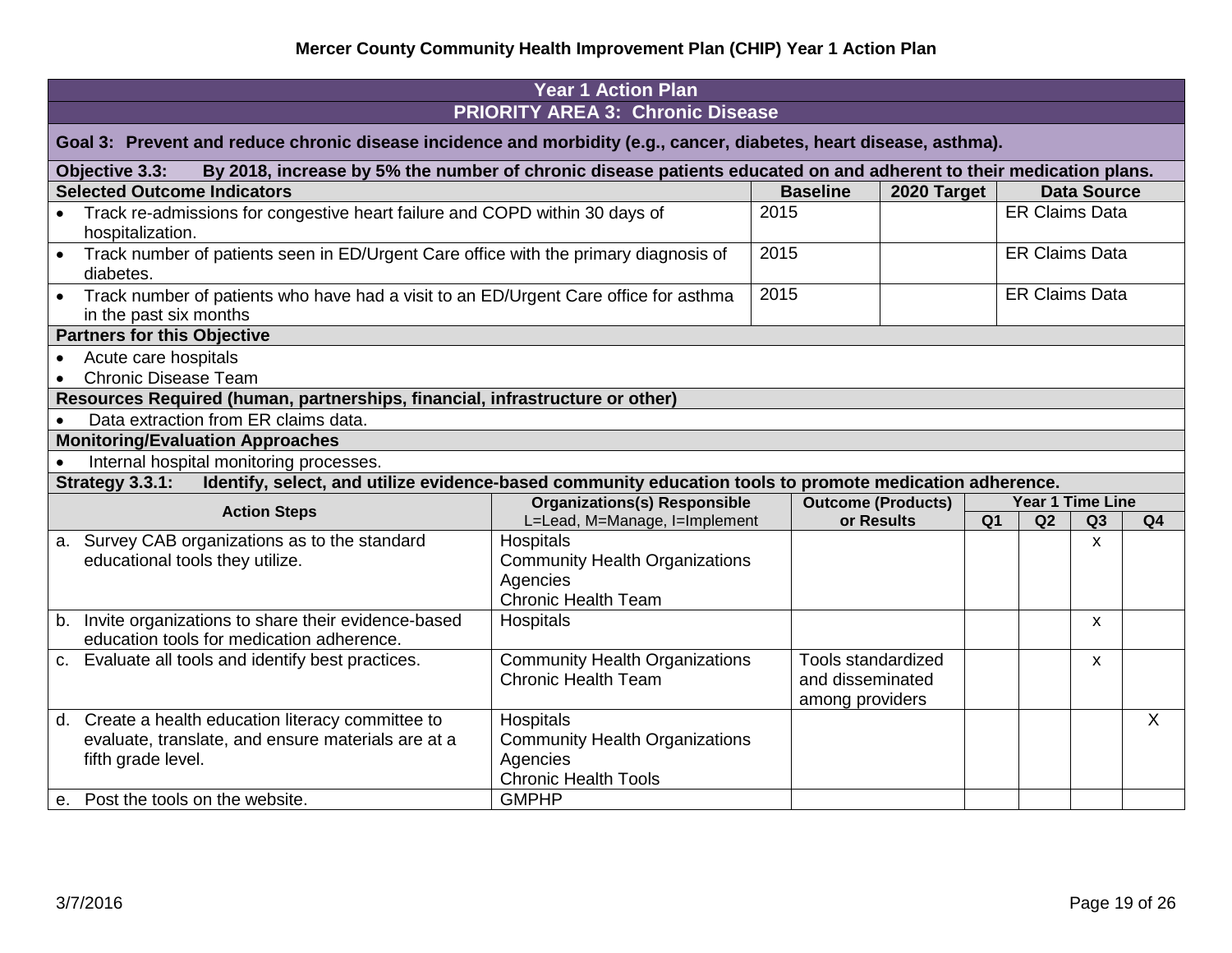|    | <b>Year 1 Action Plan</b>                                                                                                                                                                                                             |                                     |                                                                                                                                                                                          |                |                |                         |                      |  |  |  |
|----|---------------------------------------------------------------------------------------------------------------------------------------------------------------------------------------------------------------------------------------|-------------------------------------|------------------------------------------------------------------------------------------------------------------------------------------------------------------------------------------|----------------|----------------|-------------------------|----------------------|--|--|--|
|    | <b>PRIORITY AREA 3: Chronic Disease</b><br>Goal 3: Prevent and reduce chronic disease incidence and morbidity (e.g., cancer, diabetes, heart disease, asthma).                                                                        |                                     |                                                                                                                                                                                          |                |                |                         |                      |  |  |  |
|    | Establish an effective Mercer County Chronic Disease Work Group.<br>Strategy 3.3.6:                                                                                                                                                   |                                     |                                                                                                                                                                                          |                |                |                         |                      |  |  |  |
|    | <b>Action Steps</b>                                                                                                                                                                                                                   | <b>Organizations(s) Responsible</b> | <b>Outcome (Products)</b>                                                                                                                                                                |                |                | <b>Year 1 Time Line</b> |                      |  |  |  |
|    |                                                                                                                                                                                                                                       | L=Lead, M=Manage, I=Implement       | or Results                                                                                                                                                                               | Q <sub>1</sub> | Q <sub>2</sub> | Q <sub>3</sub>          | Q4                   |  |  |  |
| a. | Develop a process to establish priority areas of<br>focus for chronic disease                                                                                                                                                         | Community leaders                   | The health Literacy<br>Committee is<br>formalized as a<br>global, strategic<br>committee for the<br><b>GMPHP</b> and defines<br>and monitors<br>approaches across<br>all priority areas. |                |                |                         |                      |  |  |  |
| b. | Use the logic model developed in 3.1.2 to develop<br>model template for programs to address priority<br>areas of focus. (See where other chronic diseases<br>fit in. In order to replicate the program for other<br>chronic disease.) | <b>Community leaders</b>            |                                                                                                                                                                                          |                |                |                         | Y <sub>2</sub><br>Q4 |  |  |  |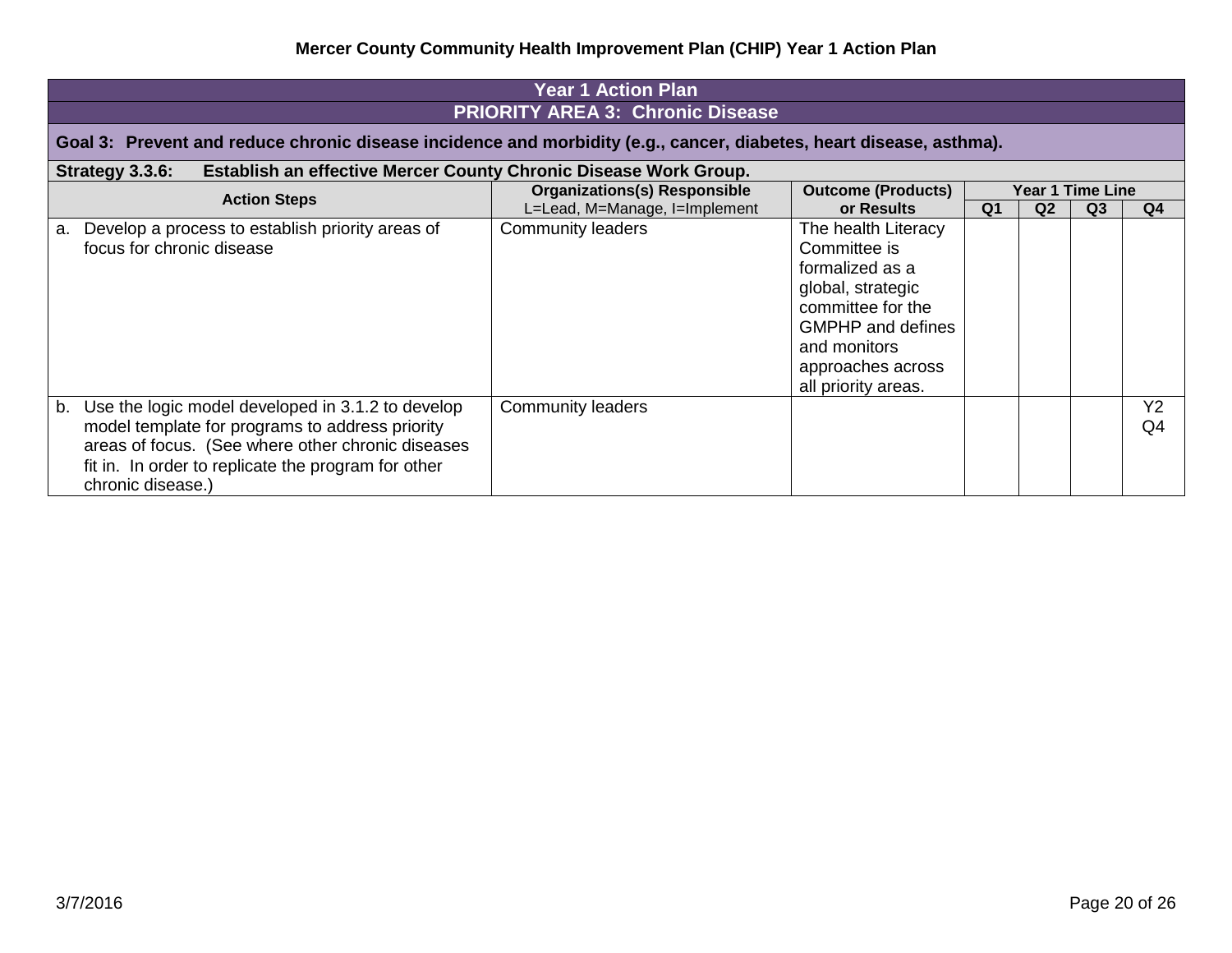# **Priority 4: Transportation Year 1 Action Plan**

<span id="page-20-0"></span>

|           | <b>Year 1 Action Plan</b>                                                                                                                |                                     |                           |             |                |                         |                    |                |
|-----------|------------------------------------------------------------------------------------------------------------------------------------------|-------------------------------------|---------------------------|-------------|----------------|-------------------------|--------------------|----------------|
|           | <b>PRIORITY AREA 4: Transportation</b>                                                                                                   |                                     |                           |             |                |                         |                    |                |
|           | Goal 4: Increase the overall health and wellbeing of Mercer County residents by enhancing safe, affordable, accessible options for       |                                     |                           |             |                |                         |                    |                |
|           | people to move easily and freely within and between communities in Mercer County.                                                        |                                     |                           |             |                |                         |                    |                |
|           | Research organizations currently addressing community development master plan transportation issues and develop<br><b>Objective 4.2:</b> |                                     |                           |             |                |                         |                    |                |
|           | strategies for improvement.<br><b>Selected Outcome Indicators</b>                                                                        |                                     | <b>Baseline</b>           | 2020 Target |                |                         | <b>Data Source</b> |                |
|           | # of community development master plans reviewed                                                                                         |                                     |                           |             |                |                         |                    |                |
| $\bullet$ | # of strategies developed                                                                                                                |                                     |                           |             |                |                         |                    |                |
| $\bullet$ | Implementation of awareness campaign                                                                                                     |                                     |                           |             |                |                         |                    |                |
| $\bullet$ | List of transportation-related agencies and key stakeholders                                                                             |                                     |                           |             |                |                         |                    |                |
|           | <b>Partners for this Objective</b>                                                                                                       |                                     |                           |             |                |                         |                    |                |
| $\bullet$ | Transportation Management Association (TMA)                                                                                              |                                     |                           |             |                |                         |                    |                |
|           | <b>Trail Groups</b>                                                                                                                      |                                     |                           |             |                |                         |                    |                |
|           | <b>Trenton Health Team</b>                                                                                                               |                                     |                           |             |                |                         |                    |                |
|           | Resources Required (human, partnerships, financial, infrastructure or other)                                                             |                                     |                           |             |                |                         |                    |                |
| $\bullet$ |                                                                                                                                          |                                     |                           |             |                |                         |                    |                |
|           |                                                                                                                                          |                                     |                           |             |                |                         |                    |                |
|           | <b>Monitoring/Evaluation Approaches</b>                                                                                                  |                                     |                           |             |                |                         |                    |                |
|           | Track number of programs and campaigns they organize                                                                                     |                                     |                           |             |                |                         |                    |                |
|           | Contact transportation-related agencies that may have relevant data, research, and resources available to identify<br>Strategy 4.2.2:    |                                     |                           |             |                |                         |                    |                |
|           | needs (e.g., Transportation Management Association (TMA), Trail Groups).                                                                 |                                     |                           |             |                |                         |                    |                |
|           |                                                                                                                                          | <b>Organizations(s) Responsible</b> | <b>Outcome (Products)</b> |             |                | <b>Year 1 Time Line</b> |                    |                |
|           | <b>Action Steps</b>                                                                                                                      | L=Lead, M=Manage, I=Implement       | or Results                |             | Q <sub>1</sub> | Q2                      | Q3                 | Q <sub>4</sub> |
| a.        | Identify transportation-related agencies.                                                                                                | Carol $C - L$                       | List of transportation    |             | X              | X                       |                    |                |
|           |                                                                                                                                          | Dan                                 | agencies                  |             |                |                         |                    |                |
|           | b. Determine what data is desired.                                                                                                       | Cheryl $-1$                         | Data needs analysis       |             |                |                         |                    |                |
|           |                                                                                                                                          | <b>TCNJ DON</b><br>Mercer Co HD     |                           |             | X              | X                       |                    |                |
| C.        | Conduct/disseminate transportation survey to                                                                                             | Courtney Tilton - I                 | Survey administered       |             |                |                         |                    |                |
|           | agencies and general public via social media (NJ                                                                                         | Trenton Health Team 609-658-5804    |                           |             |                |                         |                    |                |
|           | DOT, NJ Transit, Police, Faith-based Community,                                                                                          | ctilton!trentonhealthteam.org       |                           |             | X              | X                       |                    |                |
|           | Planning Dept, DVRPC, Trenton, and Community                                                                                             |                                     |                           |             |                |                         |                    |                |
|           | Coalitions).                                                                                                                             |                                     |                           |             |                |                         |                    |                |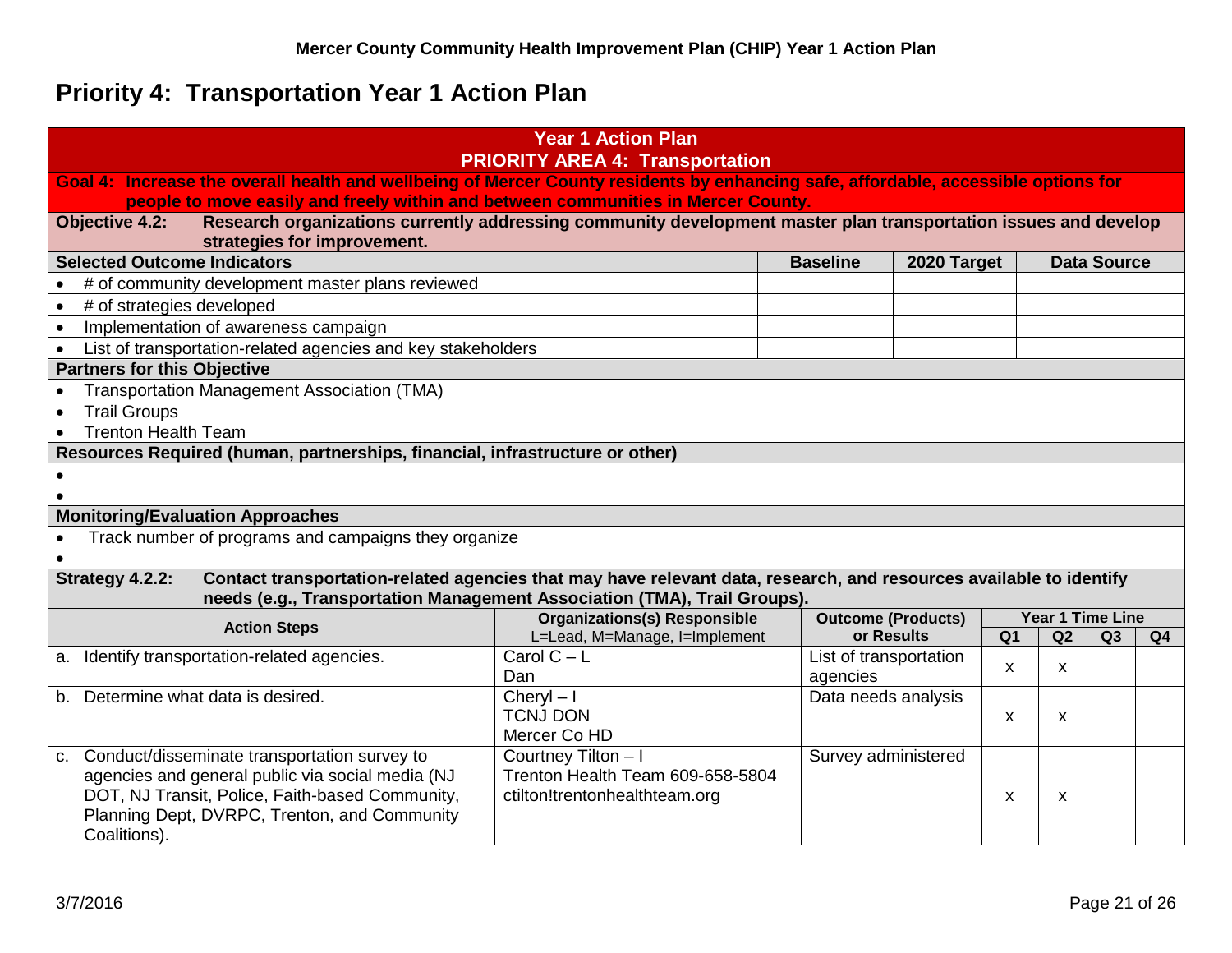|             |                                                                                                                                                                                                                                                         | <b>Year 1 Action Plan</b>                                                                                                                                                                                                                   |                                                       |                 |    |                         |                |  |  |
|-------------|---------------------------------------------------------------------------------------------------------------------------------------------------------------------------------------------------------------------------------------------------------|---------------------------------------------------------------------------------------------------------------------------------------------------------------------------------------------------------------------------------------------|-------------------------------------------------------|-----------------|----|-------------------------|----------------|--|--|
|             | <b>PRIORITY AREA 4: Transportation</b>                                                                                                                                                                                                                  |                                                                                                                                                                                                                                             |                                                       |                 |    |                         |                |  |  |
|             | Goal 4: Increase the overall health and wellbeing of Mercer County residents by enhancing safe, affordable, accessible options for                                                                                                                      |                                                                                                                                                                                                                                             |                                                       |                 |    |                         |                |  |  |
|             | people to move easily and freely within and between communities in Mercer County.                                                                                                                                                                       |                                                                                                                                                                                                                                             |                                                       |                 |    |                         |                |  |  |
|             | d. Review data, summarize, and disseminate report.                                                                                                                                                                                                      | <b>Transportation Group</b>                                                                                                                                                                                                                 | Data analysis report<br>developed and<br>disseminated |                 |    | X                       |                |  |  |
| е.          | Develop strategies/recommendations to ensure that<br>all residents from Trenton and new socio-economic<br>groups have access to transportation (to various<br>health agencies and employment opportunities and<br>food).                                | <b>Transportation Group</b>                                                                                                                                                                                                                 |                                                       |                 |    |                         |                |  |  |
| $f_{\cdot}$ | Identify needs and gaps based on relevant data                                                                                                                                                                                                          | <b>Transportation Group</b>                                                                                                                                                                                                                 | <b>Transportation needs</b><br>identified             |                 |    | X                       |                |  |  |
|             | Strategy 4.2.5:                                                                                                                                                                                                                                         | Develop an awareness campaign to promote all modes of transportation available.                                                                                                                                                             |                                                       |                 |    |                         |                |  |  |
|             | <b>Action Steps</b>                                                                                                                                                                                                                                     | <b>Organizations(s) Responsible</b>                                                                                                                                                                                                         | <b>Outcome (Products)</b>                             |                 |    | <b>Year 1 Time Line</b> |                |  |  |
|             |                                                                                                                                                                                                                                                         | L=Lead, M=Manage, I=Implement                                                                                                                                                                                                               | or Results                                            | $\overline{Q1}$ | Q2 | Q3                      | Q <sub>4</sub> |  |  |
| a.          | Conduct 2 "train the trainer" sessions in 2016, for<br>case managers, social workers, transition<br>counselors, etc.                                                                                                                                    |                                                                                                                                                                                                                                             |                                                       |                 |    | X                       | X              |  |  |
|             | b. Share mobility guide and spread campaign<br>throughout Mercer County (GMPHP, hospitals, social<br>services agencies)                                                                                                                                 |                                                                                                                                                                                                                                             |                                                       | X               | X  |                         |                |  |  |
|             | c. Consider mobile app (look at HopStop model, etc.)                                                                                                                                                                                                    |                                                                                                                                                                                                                                             |                                                       |                 |    |                         | $\overline{X}$ |  |  |
|             | d. Explain "Complete Streets" to community groups, in<br>order to obtain input, locations, etc.                                                                                                                                                         |                                                                                                                                                                                                                                             |                                                       |                 |    | $\sf X$                 | X              |  |  |
| е.          | Brainstorm awareness campaign and develop a few<br>concepts.                                                                                                                                                                                            |                                                                                                                                                                                                                                             |                                                       |                 |    | $\sf X$                 | X              |  |  |
|             | Strategy 4.2.6:<br>clinics (Henry J. Austin)).                                                                                                                                                                                                          | (FORMERLY 4.4.1) Partner with area and regional hospitals to verify and address the need for a shuttle service for<br>communities where there is limited transportation (i.e., access to healthcare facilities, three hospitals, and health |                                                       |                 |    |                         |                |  |  |
|             | <b>Action Steps</b>                                                                                                                                                                                                                                     | <b>Organizations(s) Responsible</b>                                                                                                                                                                                                         | <b>Outcome (Products)</b>                             |                 |    | <b>Year 1 Time Line</b> |                |  |  |
|             |                                                                                                                                                                                                                                                         | L=Lead, M=Manage, I=Implement                                                                                                                                                                                                               | or Results                                            | Q <sub>1</sub>  | Q2 | Q3                      | Q4             |  |  |
| a.          | Identify facilities to review for transportation<br>resources. The hospitals and health centers for<br>review would be identified and after interviewing or<br>surveying an inventory of their transportation<br>resources and gaps would be developed. |                                                                                                                                                                                                                                             |                                                       |                 |    | X                       | $\sf X$        |  |  |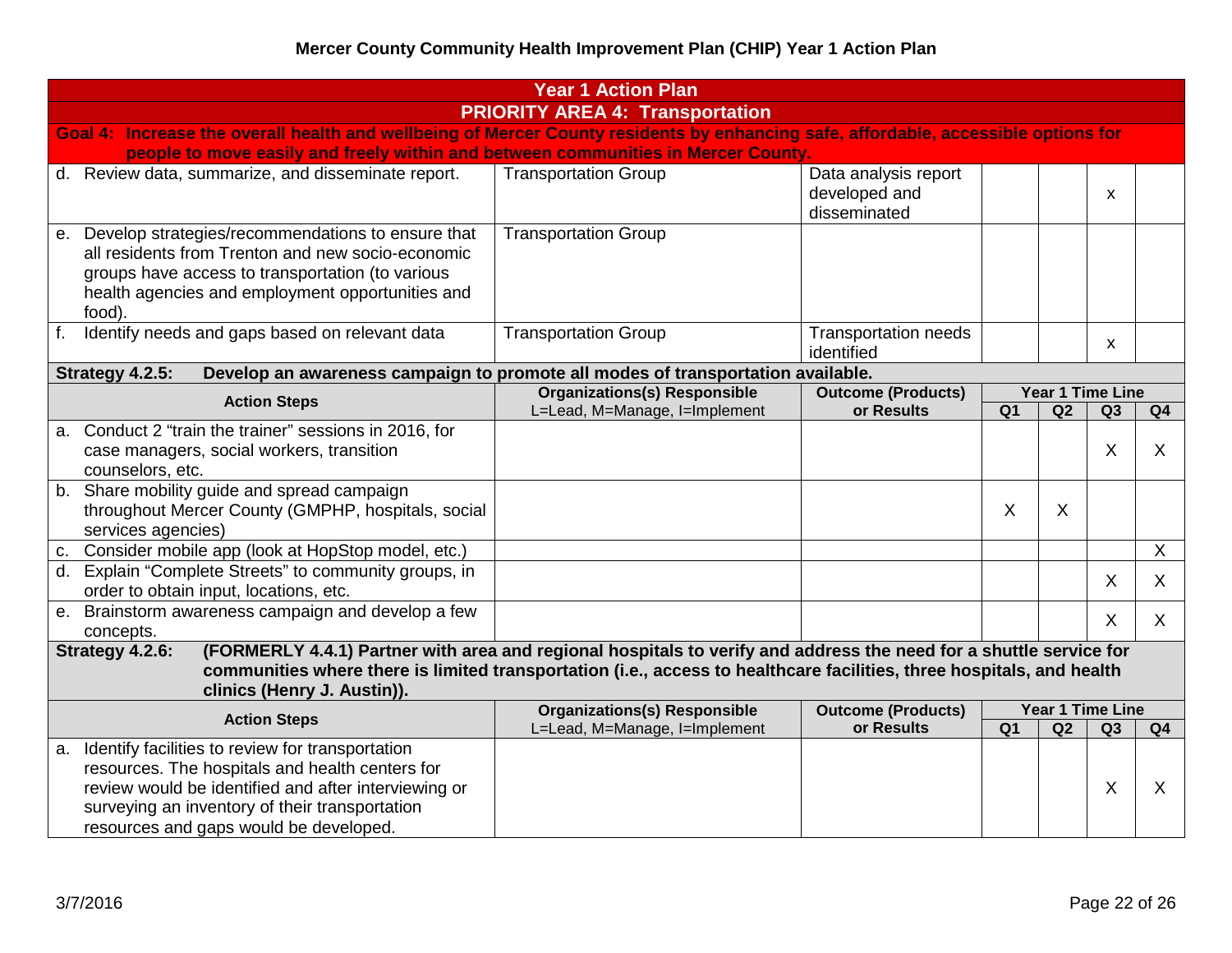|                                                                                                                                    | <b>Year 1 Action Plan</b>                                                                                        |                                                                                     |                |    |                         |    |  |  |  |
|------------------------------------------------------------------------------------------------------------------------------------|------------------------------------------------------------------------------------------------------------------|-------------------------------------------------------------------------------------|----------------|----|-------------------------|----|--|--|--|
| <b>PRIORITY AREA 4: Transportation</b>                                                                                             |                                                                                                                  |                                                                                     |                |    |                         |    |  |  |  |
| Goal 4: Increase the overall health and wellbeing of Mercer County residents by enhancing safe, affordable, accessible options for |                                                                                                                  |                                                                                     |                |    |                         |    |  |  |  |
| people to move easily and freely within and between communities in Mercer County.                                                  |                                                                                                                  |                                                                                     |                |    |                         |    |  |  |  |
| b. Document transportation available and disseminate                                                                               | <b>Hopewell Twp</b>                                                                                              | Transportation                                                                      |                |    |                         |    |  |  |  |
| via web and print media.                                                                                                           | Bob $E - I$                                                                                                      | options identified and<br>list developed                                            |                |    | X                       |    |  |  |  |
| Identify gaps in services.<br>$C_{\cdot}$                                                                                          | Ilsa - Homefront - I                                                                                             | Transportation<br>resource gaps<br>identified and begin<br>to address gaps          |                |    | X                       |    |  |  |  |
| Explore midday delivery of health services at senior<br>d.<br>centers.                                                             |                                                                                                                  | Partners in<br>community identified<br>to provide<br>transportation<br>services.    |                |    | X                       |    |  |  |  |
| Identify and partner with faith-based organizations to<br>е.                                                                       |                                                                                                                  |                                                                                     |                |    |                         |    |  |  |  |
| provide transportation services in areas where there                                                                               |                                                                                                                  |                                                                                     |                |    |                         |    |  |  |  |
| are gaps.                                                                                                                          |                                                                                                                  |                                                                                     |                |    |                         |    |  |  |  |
| Strategy 4.2.7:                                                                                                                    | (FORMERLY 4.3.2) Identify one successful community model for Mercer County and use as the basis for developing a |                                                                                     |                |    |                         |    |  |  |  |
| plan (examine policies, with help of TCNJ).                                                                                        |                                                                                                                  |                                                                                     |                |    |                         |    |  |  |  |
| <b>Action Steps</b>                                                                                                                | <b>Organizations(s) Responsible</b>                                                                              | <b>Outcome (Products)</b>                                                           |                |    | <b>Year 1 Time Line</b> |    |  |  |  |
|                                                                                                                                    | L=Lead, M=Manage, I=Implement                                                                                    | or Results                                                                          | Q <sub>1</sub> | Q2 | Q3                      | Q4 |  |  |  |
| a. Contact TCNJ.                                                                                                                   | <b>TCNJ</b><br>Dave Vandergrift                                                                                  | <b>TCNJ</b> contact<br>identified and<br>contacted                                  | X              | X  |                         |    |  |  |  |
| Meet with TCNJ to identify the needs of urban cities<br>b.<br>in Mercer County.                                                    | Mercer Public Health - Sharon<br><b>GMTMA</b><br>Courtney - Trenton Health                                       | <b>GMPHP</b><br>representatives meet<br>with TCNJ<br>representatives                | X              | X  |                         |    |  |  |  |
| c. Review models with TCNJ students and GMPHP.                                                                                     | Group (Trenton representatives must<br>be included)                                                              | Transportation group<br>meets with TCNJ<br>representatives to<br>review Model Plans |                |    | X                       |    |  |  |  |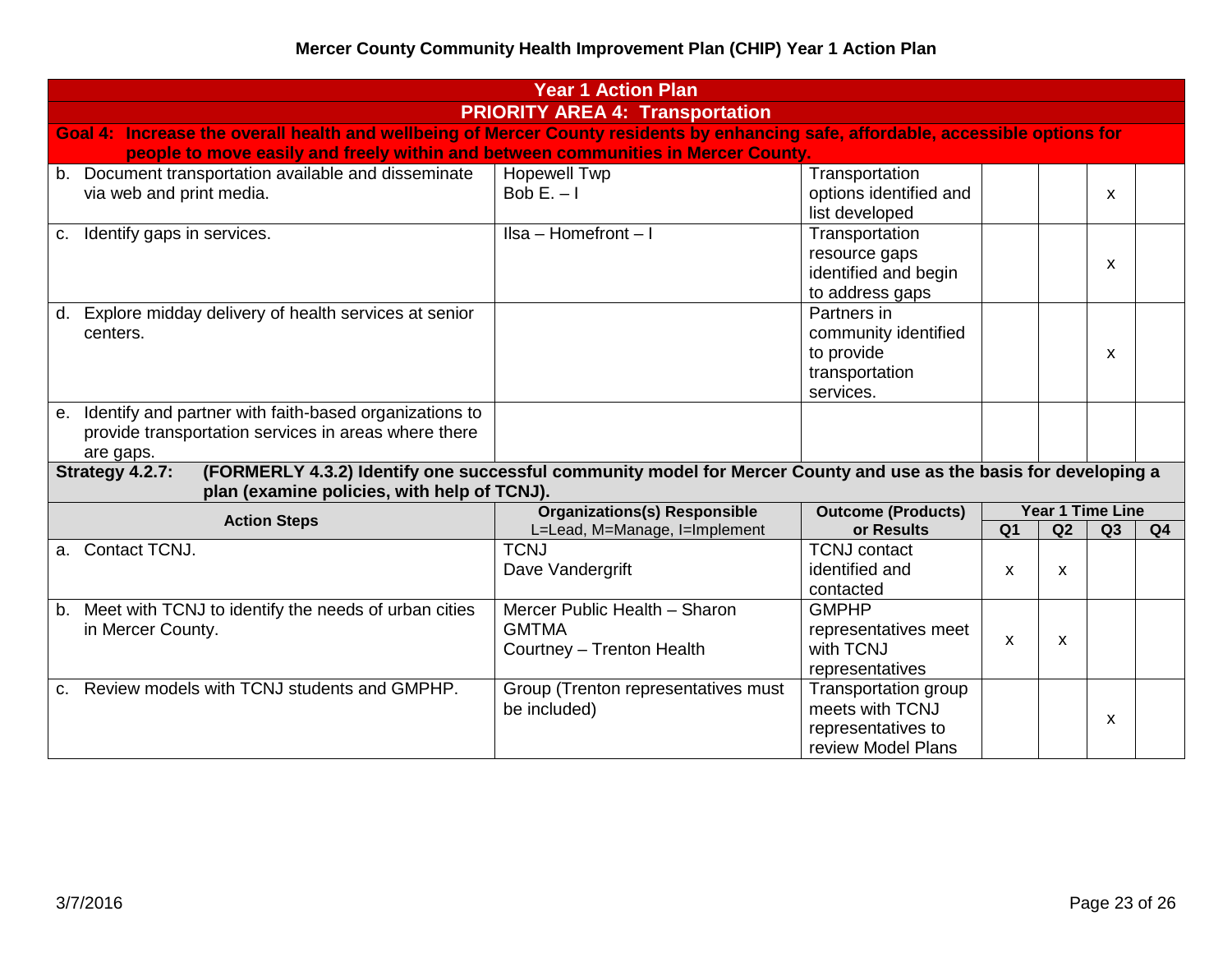| <b>Year 1 Action Plan</b> |                                                                                                                                            |                                                                                                                                 |                                                                                                                                              |                |    |                        |    |  |  |  |
|---------------------------|--------------------------------------------------------------------------------------------------------------------------------------------|---------------------------------------------------------------------------------------------------------------------------------|----------------------------------------------------------------------------------------------------------------------------------------------|----------------|----|------------------------|----|--|--|--|
|                           | <b>PRIORITY AREA 4: Transportation</b>                                                                                                     |                                                                                                                                 |                                                                                                                                              |                |    |                        |    |  |  |  |
|                           | Goal 4: Increase the overall health and wellbeing of Mercer County residents by enhancing safe, affordable, accessible options for         |                                                                                                                                 |                                                                                                                                              |                |    |                        |    |  |  |  |
|                           | people to move easily and freely within and between communities in Mercer County.                                                          |                                                                                                                                 |                                                                                                                                              |                |    |                        |    |  |  |  |
|                           | d. Revise and modify the selected model to reflect<br>urban needs gathered in step b.                                                      | Group                                                                                                                           | Transportation group<br>identifies a model<br>which reflects Mercer<br>County as a whole<br>(all communities -<br>urban, suburban,<br>rural) |                |    | x                      |    |  |  |  |
| е.                        | Implement the model for Mercer County                                                                                                      | Group                                                                                                                           | Model selected                                                                                                                               |                |    |                        | X  |  |  |  |
|                           | Strategy 4.2.8:<br>(NEW) Develop Complete Street policy (tracking), implementation.                                                        |                                                                                                                                 |                                                                                                                                              |                |    |                        |    |  |  |  |
|                           | <b>Action Steps</b>                                                                                                                        | <b>Organizations(s) Responsible</b><br>L=Lead, M=Manage, I=Implement                                                            | <b>Outcome (Products)</b><br>or Results                                                                                                      | Q <sub>1</sub> | Q2 | Year 1 Time Line<br>Q3 | Q4 |  |  |  |
| a.                        | Identify project under discussion.                                                                                                         | NJ DOT - traffic deaths<br><b>GMTMA</b><br><b>DVRPC</b><br>Twp Planning/Zoning Boards<br><b>Biking and Trails organizations</b> | Post "complete<br>streets" onto every<br>MCD website                                                                                         | X              |    |                        |    |  |  |  |
| b.                        | Identify locations.                                                                                                                        |                                                                                                                                 |                                                                                                                                              |                |    |                        |    |  |  |  |
|                           | c. Contact planning, zoning, depts. in municipalities to<br>determine status of policy implementation. Look at<br>Canada/Europe as models. |                                                                                                                                 |                                                                                                                                              |                |    |                        |    |  |  |  |
|                           | d. Conduct Street Audits.                                                                                                                  | <b>TMA</b><br><b>Community Partners</b><br>Dave Bosted 883-6116<br>davidbosted@gmail.com                                        | Presentations<br>PowerPoint<br><b>Posters</b>                                                                                                |                |    |                        |    |  |  |  |
| е.                        | Look for community interest for street audits (i.e.,<br>AmeriCorps, TCNJ/Bonner group, NJP/HK (Healthy<br>Kids, local health officers).    |                                                                                                                                 |                                                                                                                                              |                |    |                        |    |  |  |  |
| $f_{\rm{eff}}$            | Explain "complete streets" to community groups, etc.<br>in order to obtain input, locations, etc.                                          | Conduct community presentations<br>and programs                                                                                 | Programs at:<br>Rider<br><b>TCNJ</b><br><b>MCCC</b>                                                                                          |                |    | X                      | X  |  |  |  |
| g.                        | Hold focus groups at senior centers, faith-based<br>organizations, etc., to determine needs, etc.                                          |                                                                                                                                 |                                                                                                                                              |                |    |                        |    |  |  |  |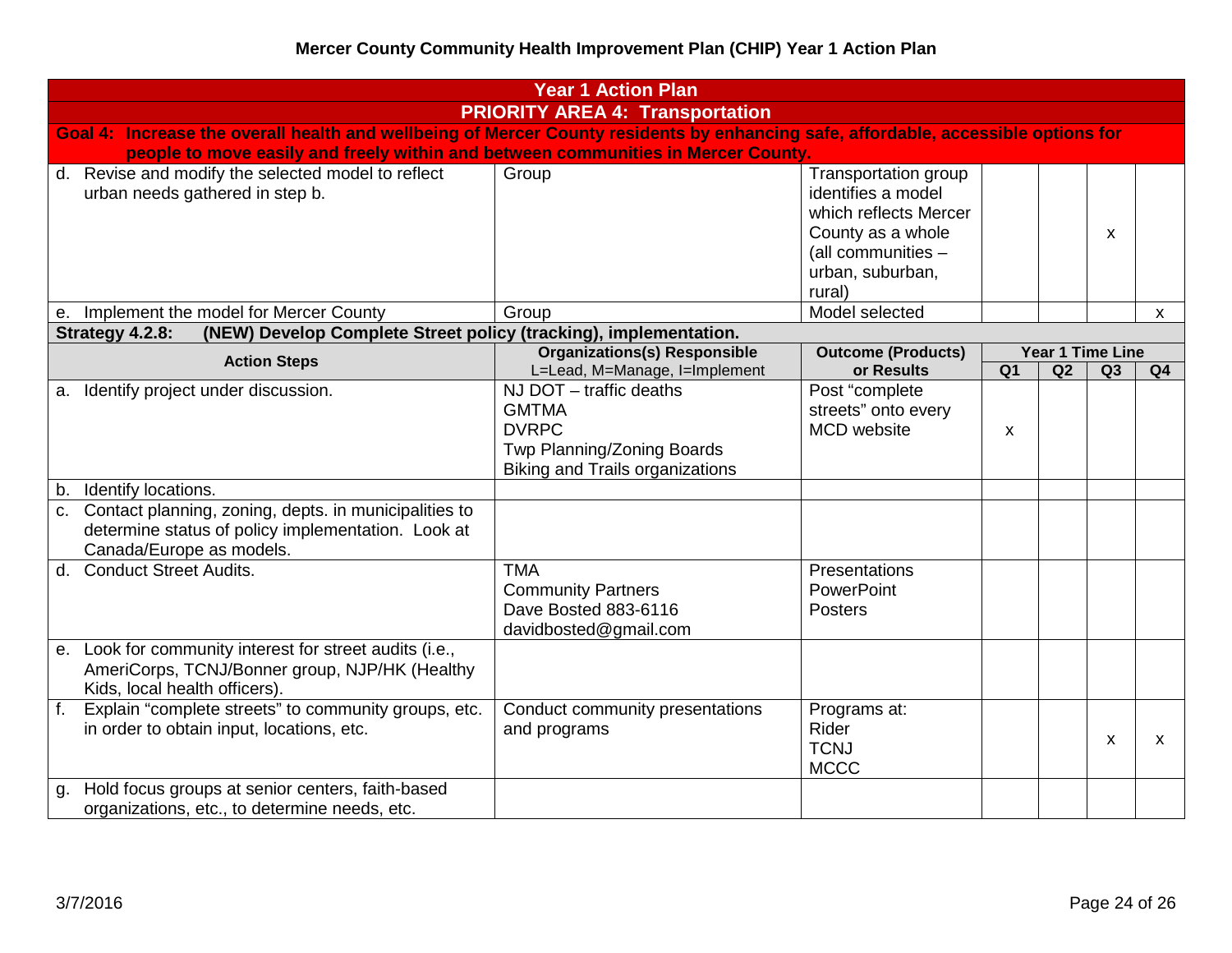## <span id="page-24-0"></span>**Global Strategies**

A global strategy is one that is implemented collaboratively and consistently across those priority area working groups that have identified this topic in their annual action plan.

#### **Strategy A: Expand and promote the website to become the premier site for health and wellness information in the county.**

Action Steps: Double number of resources on www.HealthyMercer.org by Year 1, Q4. Double number of events on the site by Year 1, Q4. Double number of monthly visitors to the site by Year 1, Q4. Assess the needs of Spanish-speaking site visitors and incorporate materials (resources, events) in Spanish if needed by Year 1, Q4. Promote the site on GMPHP members' and CAB members' agencies' sites to help residents access information more readily. Utilize the site to distribute information as noted in above priority areas.

#### **Strategy B: Secure a data system to track outcomes.**

**Strategy C: Host or partner with existing agency on the Employer Health Summit.**